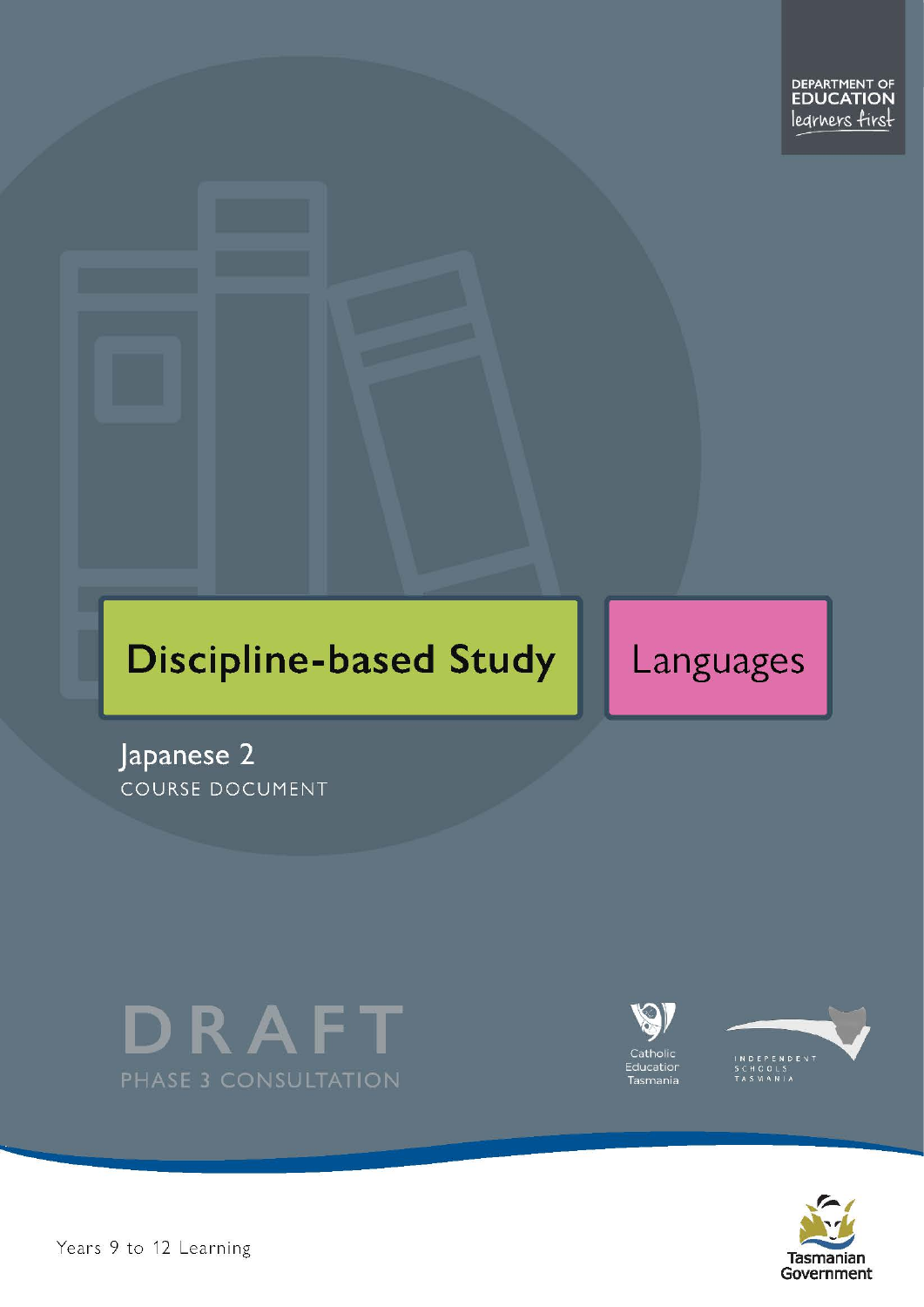# Table of Contents

Phase 3 Consultation Draft Published: March 2021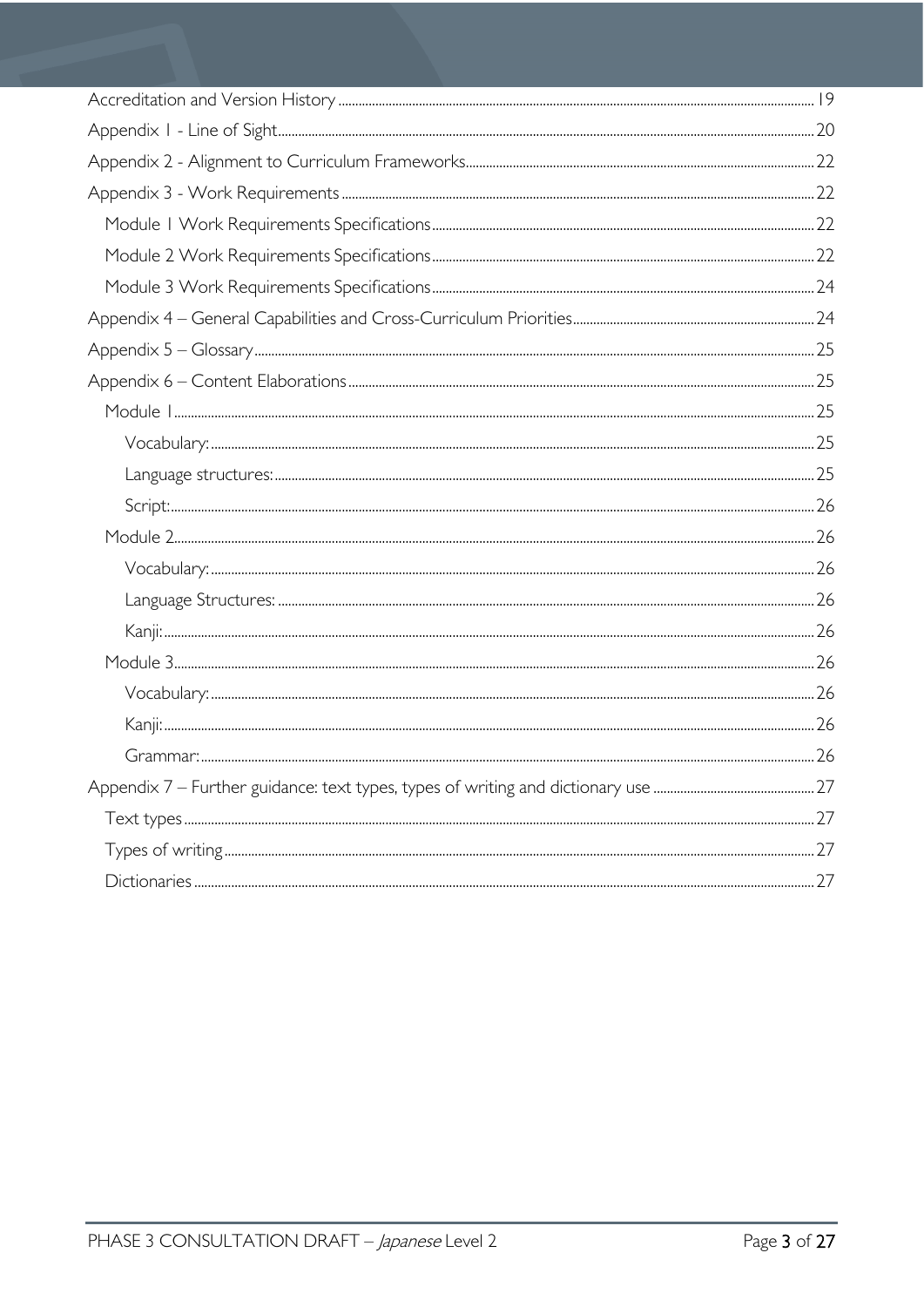# <span id="page-3-0"></span>Japanese, 150 hours – Level 2

This course is the Level 2 component of the Japanese program.

## <span id="page-3-1"></span>Aims

The purpose of Years 9 to 12 [Education](https://publicdocumentcentre.education.tas.gov.au/library/Shared%20Documents/Years-9-to-12-Education-Framework.pdf) is to enable all students to achieve their potential through Years 9 to 12 and beyond in further study, training or employment.

Years 9 to 12 Education enables: Personal Empowerment, Cultural Transmission, Preparation for Citizenship and Preparation for Work.

This course supports the principles of Access, Agency, Excellence, Balance, Support and Achievement as part of a range of programs that enables students to access a diverse and highly flexible range of learning opportunities suited to their level of readiness, interests and aspirations.

Courses aligned to the Years 9 to 12 Curriculum [Framework](https://publicdocumentcentre.education.tas.gov.au/library/Shared%20Documents/Education%209-12%20Frameworks%20A3%20WEB%20POSTER.pdf) belong to one of the five focus areas of Discipline-based Study, Transdisciplinary Projects, Professional Studies, Work-based Learning and Personal Futures.

Japanese Level 2 is a Discipline-based Study course.

# <span id="page-3-2"></span>Focus Area – Discipline-based Study

Discipline-based Study includes content, core concepts and big ideas; enabling deep knowledge and understanding of the content and the application of what is learned. Students consider accepted key disciplinary knowledge, apply distinctive ways of thinking and become increasingly independent learners. They use methodologies specific to the discipline to explore and strengthen their understanding of key concepts and develop deep knowledge, skills and understanding.

Discipline-based Study courses have three key features that guide teaching and learning:

- specialist knowledge
- theories and concepts and
- methodology and terminology.



In this course learners will do this by engaging with linguistic and cultural aspects of Japanese to build a body of specialist knowledge. Students will apply linguistic theories and communicative concepts in conjunction with their specialist knowledge. They will apply specialised methods of study to develop the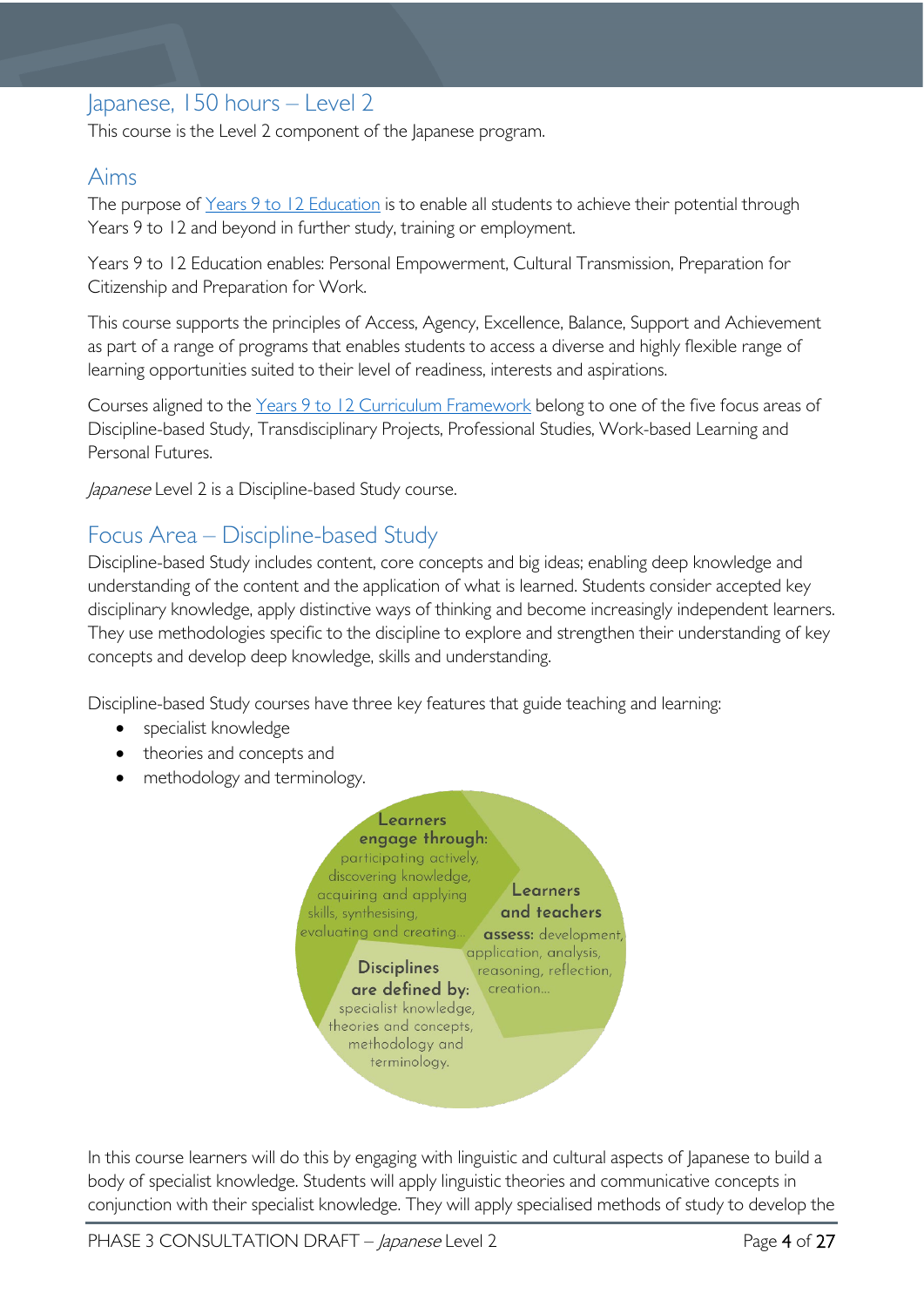capacity to understand, analyse, respond to and use written, visual and spoken Japanese sources, create written and spoken language to convey ideas and interact in the language.

## <span id="page-4-0"></span>**Rationale**

The study of Languages promotes and contributes to a socially cohesive society that values, respects and appreciates different points of view. It encourages a better understanding and acceptance of cultural, social, linguistic and religious diversity, both in Tasmania, in the wider Australian community and in the global community.

Language is the basis of all human interaction. Learning a language and communicating through language is a complex and rich human activity. It contributes meaningful dimensions to each student's overall education and understanding of the world, allows them to build on previous experiences both at school and in the community and encourages reflection on the concepts of inclusion and mutual respect. Learning an additional language provides students with opportunities to reflect on their own first language, culture and heritage, to extend their intercultural competence and to develop knowledge, skills and understandings that will allow them to function successfully in the ever-changing world of the 21<sup>st</sup> century.

The study of Japanese exposes students to speakers of the language, their culture and traditions in Australia and Japan. Learners who are able to communicate in Japanese and engage with Japanese culture will also be able to contribute to Tasmanian society and the economy through trade and tourism in coming decades. These skills will provide students with a range of opportunities for personal, vocational and professional growth.

This rationale draws in part on the rationale for learning a language provided in the Common Curriculum and Assessment Framework for Languages (Draft consultation document March 2021).

# <span id="page-4-1"></span>Integration of General Capabilities and Cross-Curriculum Priorities

The general capabilities addressed specifically in this course are:

- Critical and creative thinking  $\mathbb{C}$
- Intercultural understanding  $\frac{c_3}{ }$

The cross-curriculum priorities are enabled through this course are:

- Aboriginal and Torres Strait Islander Histories and Cultures  $\mathcal$
- Asia and Australia's Engagement with Asia **AA**
- Sustainability  $\triangleleft$

# <span id="page-4-2"></span>Course Description

Japanese Level 2 will provide students with the opportunity to develop interpersonal, analytical and presentational skills through reading, writing, speaking, viewing and listening to modern standard Japanese. Modules will consist of topics such as Self, Family, Friends, Daily Life, Education, Part-time Jobs, Free Time, Travel and Entertainment, drawn from the Concepts of Identity, Responsibility and Legacy. Because language and culture are inseparable and interdependent, the study of *Japanese* Level 2 will help students to understand how language works as a system that is intrinsically interconnected with cultural knowledge. Using Personal, Community and Global Perspectives drawn from the CCAFL, Japanese Level 2 students will build the capacity to make social, cultural and economic contributions in the Australian context through their knowledge of the language and interest in Japanese-speaking communities, thereby enriching their capacity for intercultural understanding.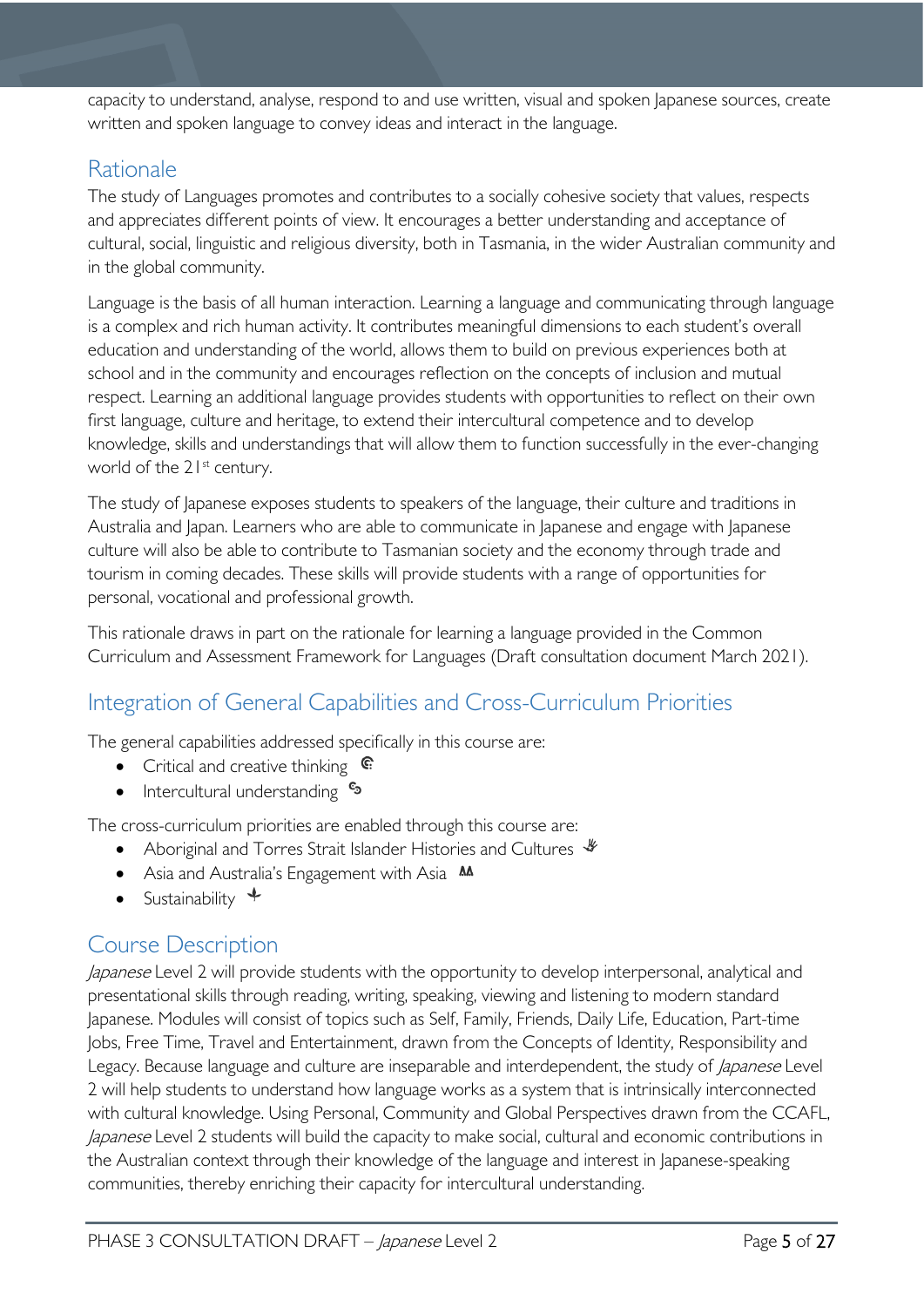### <span id="page-5-0"></span>Pathways

- The *Japanese* Level 2 course provides an entry point to learning Japanese and also enables learning continuity for learners who have limited or inconsistent learning experiences from Australian Curriculum: Japanese.
- The *Japanese* Level 2 course provides a pathway to *Japanese* Level 3.

### <span id="page-5-1"></span>Course Requirements

There are no pre-requisites for participation in this course. However, as it is a course intended for beginners, it is not suitable for students who have a first language background in Japanese.

# <span id="page-5-2"></span>Course Structure, Delivery and Progression

### <span id="page-5-3"></span>Structure

This course consists of three 50-hour modules.

Modules Available Core Module 1: Identity Core Module 2: Responsibility Core Module 3: Legacy



### <span id="page-5-4"></span>**Delivery**

The three modules should be delivered in order 1, 2, 3.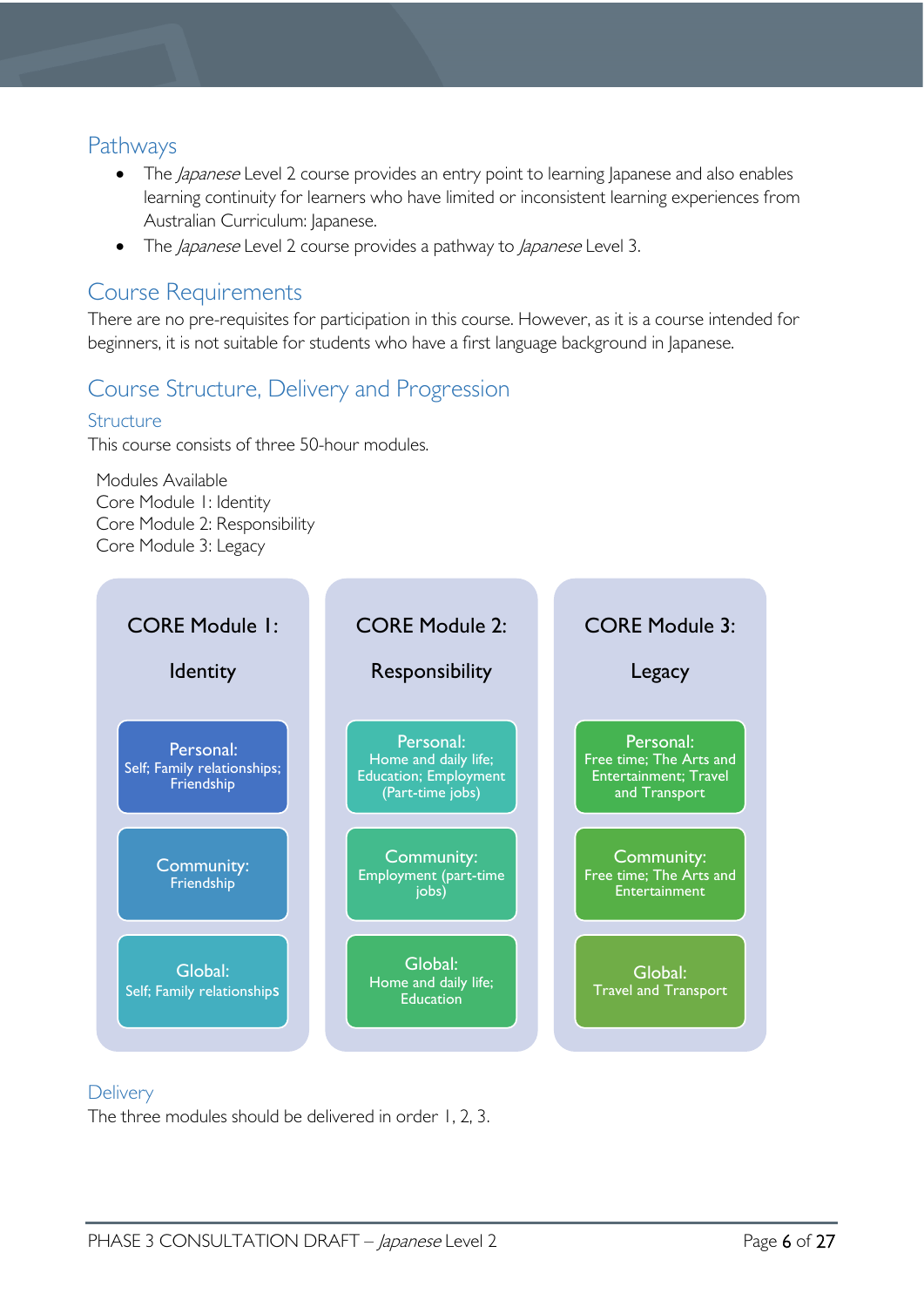### <span id="page-6-0"></span>Developmental Progression

At both the module and course level the learner is introduced to and builds upon key ideas, concepts, skills, knowledge and understanding leading to performance of understanding reflected in the work requirements.

Individual modules have a developmental progression that introduces, builds upon and culminates in a performance of understanding in the work requirements. Between modules there is also a developmental progression that leads to a culminating performance of understanding in the final work requirements.

### <span id="page-6-1"></span>Module 1 - Identity

This Module introduces a range of Japanese vocabulary, structures and characters, which will allow the learner to talk about themselves and their personal relationships with family and friends as well as providing general language to support the understanding and creation of everyday communicative functions. Learners will develop the skills to write hiragana, the initial set of phonetic characters required for producing written Japanese.

### <span id="page-6-2"></span>Module 1 Learning Outcomes

On successful completion of this module, learners will be able to:

- 1. Interact in Japanese in spontaneous situations to exchange information, opinions, ideas and experiences
- 2. Analyse and respond to audio, written and visual texts presented in Japanese in spontaneous situations
- 3. Create Japanese to express ideas, information and opinions, demonstrating knowledge and understanding of language as a system and the relationship between language and culture in spontaneous situations
- 4. Interact in Japanese in prepared situations to exchange information, opinions, ideas and experiences and reflect on knowledge and understanding of the relationship between language and culture.

#### <span id="page-6-3"></span>Module 1 Content

Learners will work with vocabulary and structures that will allow them to explore topics related to their personal world, their family and friends, as well as exploring the personal world of their peers in Japanese speaking communities. Learners will reflect on their own and others' cultural and linguistic identity and interact with and communicate about themselves and others in culturally and linguistically appropriate ways.

Learners will be able to demonstrate an understanding that:

- Communication in an additional language requires the capacity to apply knowledge and skills in culturally and linguistically appropriate ways
- All languages have similarities and differences in the way they are structured
- Culture plays an integral role when communicating in an additional language
- Culturally appropriate titles, forms of address and use of specific language show respect in interpersonal communications.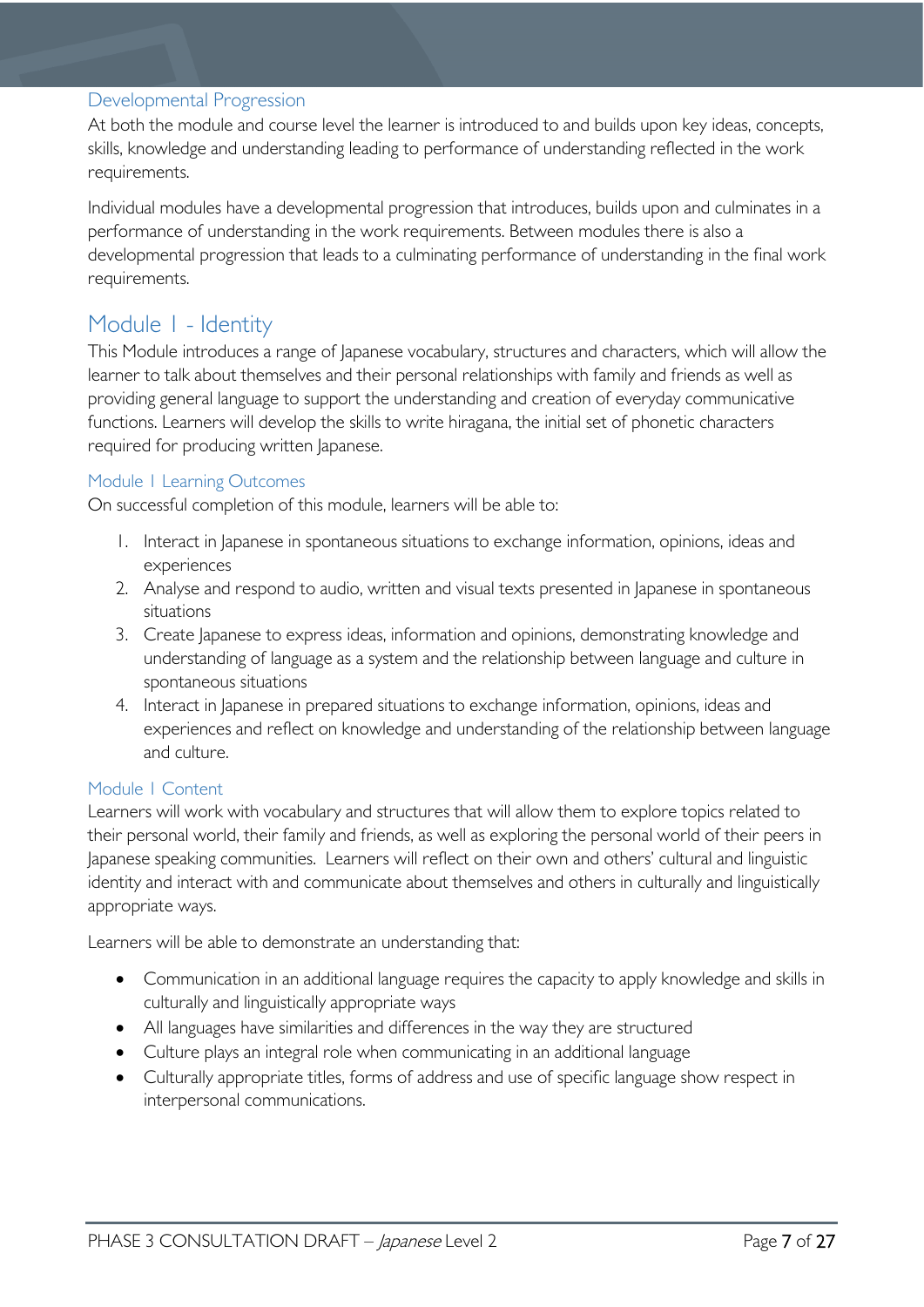#### Key knowledge:

Learners will be able to use:

- Appropriate terms for family members
- Adjectives for personal descriptions
- First and third person singular possessive constructions
- Present tense of common verb constructions (common irregular constructions as vocab items as necessary)
- Negative constructions of simple present tense constructions
- Idiomatic expressions as vocab items
- Culturally relevant language and structures.

#### Key skills:

Learners will be able to:

- Describe themselves: name, age, where they live, describe personality, personal details etc
- Enquire about such information
- Analyse, understand and respond to such information
- Explain information about their peers in Japanese-speaking cultures, especially: name, age, where they live, personality, appearance
- Enquire about aspects of peers' personal lives, family, friends etc.
- Use elements of the language to demonstrate their understanding of the role of culture in shaping Japanese language.

Learners will develop key knowledge, skills and understandings through audio, written and visual texts, role play, visual audio and written stimuli for the creation of language and opportunities to engage with other speakers of Japanese in both prepared and spontaneous situations.

#### <span id="page-7-0"></span>Module 1 Work Requirements

The work requirements of a course are processes, products or performances that provide a significant demonstration of achievement that is measurable against the course's standards. Work requirements need not be the sole form of assessment for a module.

This module includes one (1) set of short response(s) and one (a) extended response as work requirements.

See Appendix 3 for summary of Work Requirement specifications for this course.

#### <span id="page-7-1"></span>Module 1 Assessment

This module will assess criteria 1, 2, 3, 4.

# <span id="page-7-2"></span>Module 2 - Responsibility

This Module expands on the vocabulary, structures and characters introduced in Module 1. The vocabulary and structures studied will allow the learner to talk about their personal and social responsibilities, family commitments, obligations to education and expectations on them as they start to join the workforce in part-time and holiday jobs.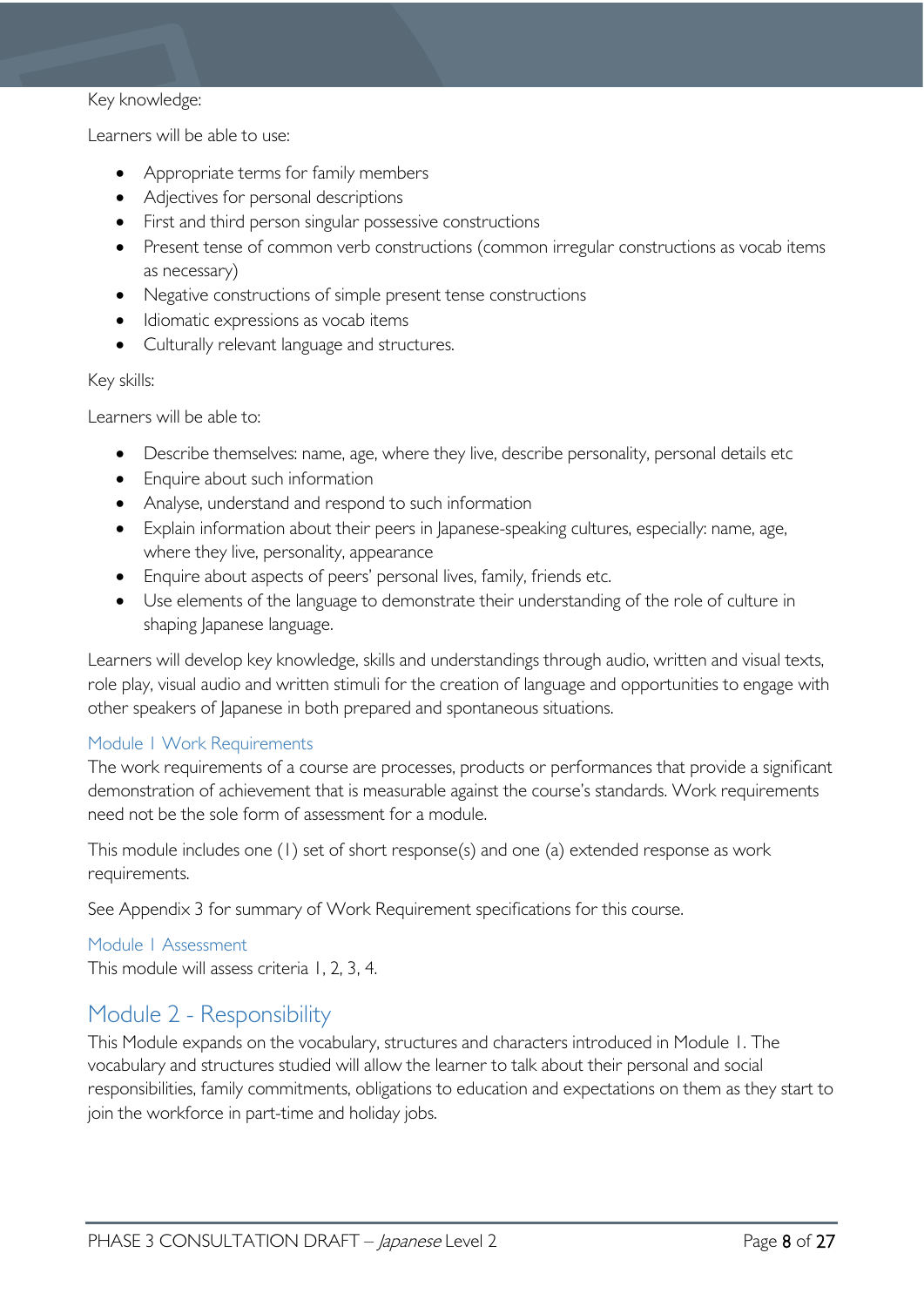#### <span id="page-8-0"></span>Module 2 Learning Outcomes

On successful completion of this module, learners will be able to:

- 1. interact in Japanese in spontaneous situations to exchange information, opinions, ideas and experiences
- 2. analyse and respond to audio, written and visual texts presented in Japanese in spontaneous situations
- 3. create Japanese to express ideas, information and opinions, demonstrating knowledge and understanding of language as a system and the relationship between language and culture in spontaneous situations.
- 5. analyse, reflect on and respond to texts presented in Japanese, and mediate between languages and cultures in prepared situations.

#### <span id="page-8-1"></span>Module 2 Content

Learners will work with vocabulary and structures to explore topics related to their roles and obligations as members of the family unit as well as their roles and responsibilities within the wider community. This includes the learner's role at school, in community groups and in part-time employment. Learners will learn about opportunities for education and part-time employment for their peers in Japan, compare and contrast experiences in culturally appropriate ways and reflect on their own and others' opportunities and responsibilities.

Learners will be able to demonstrate an understanding that:

- communication in an additional language requires the capacity to apply knowledge and skills in culturally and linguistically appropriate ways
- all languages have similarities and differences in the way they are structured
- culture plays a significant role when communicating in an additional language
- family roles and expectations in our own and others' cultures may vary
- cultural influences shape the value placed on education in different communities and cultures
- the nature, expectations and obligations of part-time work for teenagers in Australia and for their peers in Japanese-speaking countries and communities varies significantly.

#### Key knowledge:

Learners will be able to:

- describe family activities
- describe roles and responsibilities within the family (daily routines etc) (includes adverbs of time, days of the week, clock time etc)
- discuss school, subjects, learning experiences, ECA
- discuss part-time jobs
- express likes and dislikes
- make comparisons
- express wishes, obligations, permission
- present tense of common verb constructions (common irregular constructions as vocabulary items as necessary)
- use Idiomatic expressions as vocabulary items
- describe and analyse the cultural relevance of language and structures
- describe, analyse, reflect on and respond to the cultural implications of family commitments, education, part-time employment.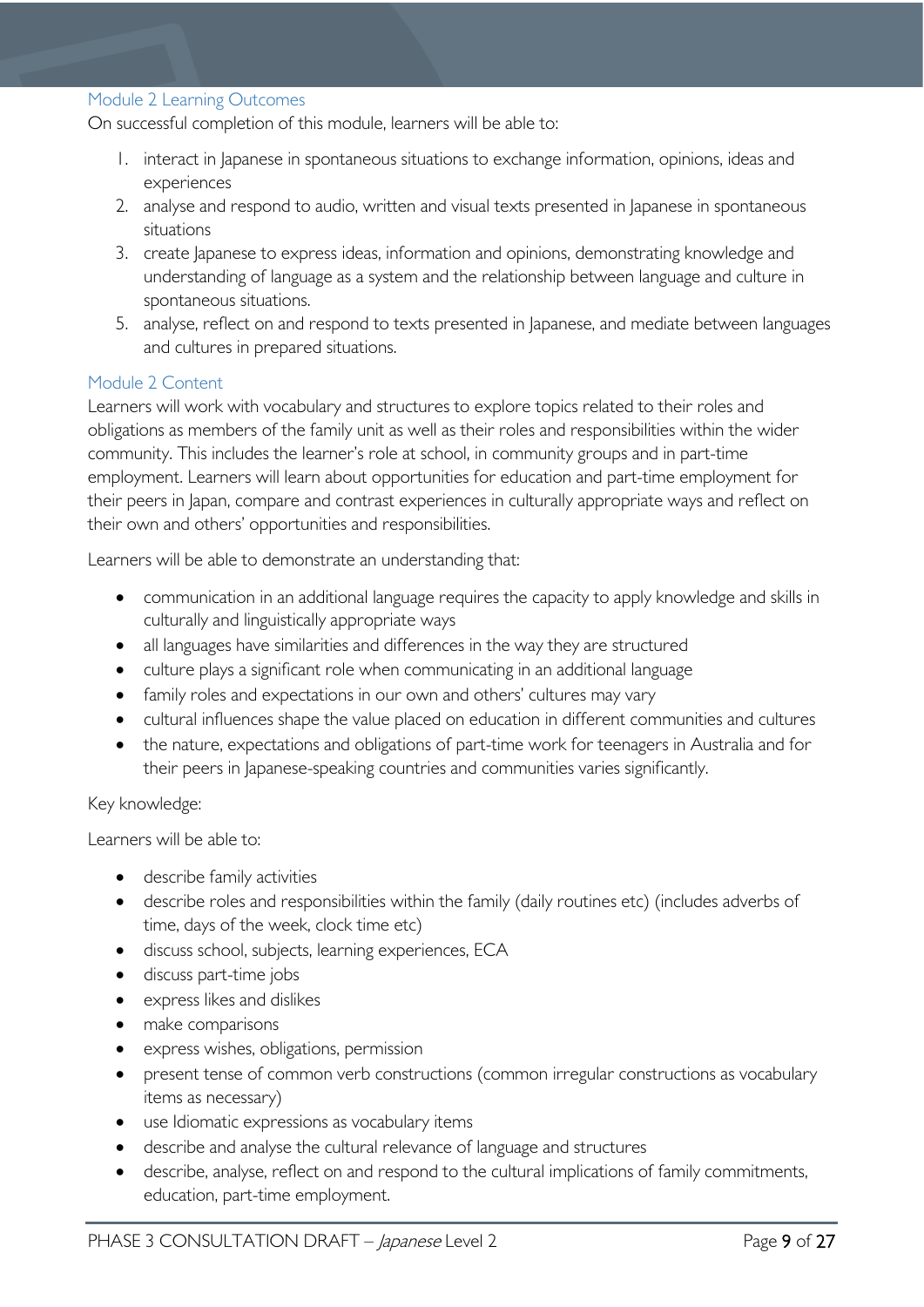#### Key skills:

Learners will be able to:

- describe duties within the family
- describe routine considerations of daily life, including food and weather
- explain responsibilities at school, attitudes to aspects of learning etc
- describe and use language for getting a part-time job (or not)
- enquire about such information
- enquire about and share information about their peers in Japanese-speaking communities, especially: duties within the family, education, part-time jobs
- analyse, understand and respond to information about family, daily life, education and part-time jobs.

Learners will develop key knowledge, skills and understandings through using audio, written and visual texts, role play, visual, audio and written stimuli and opportunities, where possible, to engage with other speakers of Japanese in both prepared and spontaneous situations.

#### <span id="page-9-0"></span>Module 2 Work Requirements

The work requirements of a course are processes, products or performances that provide a significant demonstration of achievement that is measurable against the course's standards. Work requirements need not be the sole form of assessment for a module.

This module includes one (1) set of short response(s) and two (2) extended response(s) as work requirements.

See Appendix 3 for summary of Work Requirement specifications for this course.

#### <span id="page-9-1"></span>Module 2 Assessment

This module will assess criteria 1, 2, 3, 5.

### <span id="page-9-2"></span>Module 3 - Legacy

This Module expands on the vocabulary, structures and characters introduced in Modules 1and 2 to allow the learner to talk about events and experiences in the past and plans for the future, including experiences and opinions of free time, the arts, entertainment, sport and travel.

#### <span id="page-9-3"></span>Module 3 Learning Outcomes

On successful completion of this module, learners will be able to:

- 1. interact in Japanese in spontaneous situations to exchange information, opinions, ideas and experiences
- 2. analyse and respond to audio, written and visual texts presented in Japanese in spontaneous situations
- 3. create Japanese to express ideas, information and opinions, demonstrating knowledge and understanding of language as a system and the relationship between language and culture in spontaneous situations
- 6. create Japanese to express ideas, information and opinions, demonstrating knowledge and understanding of language as a system and the relationship between language and culture in prepared situations.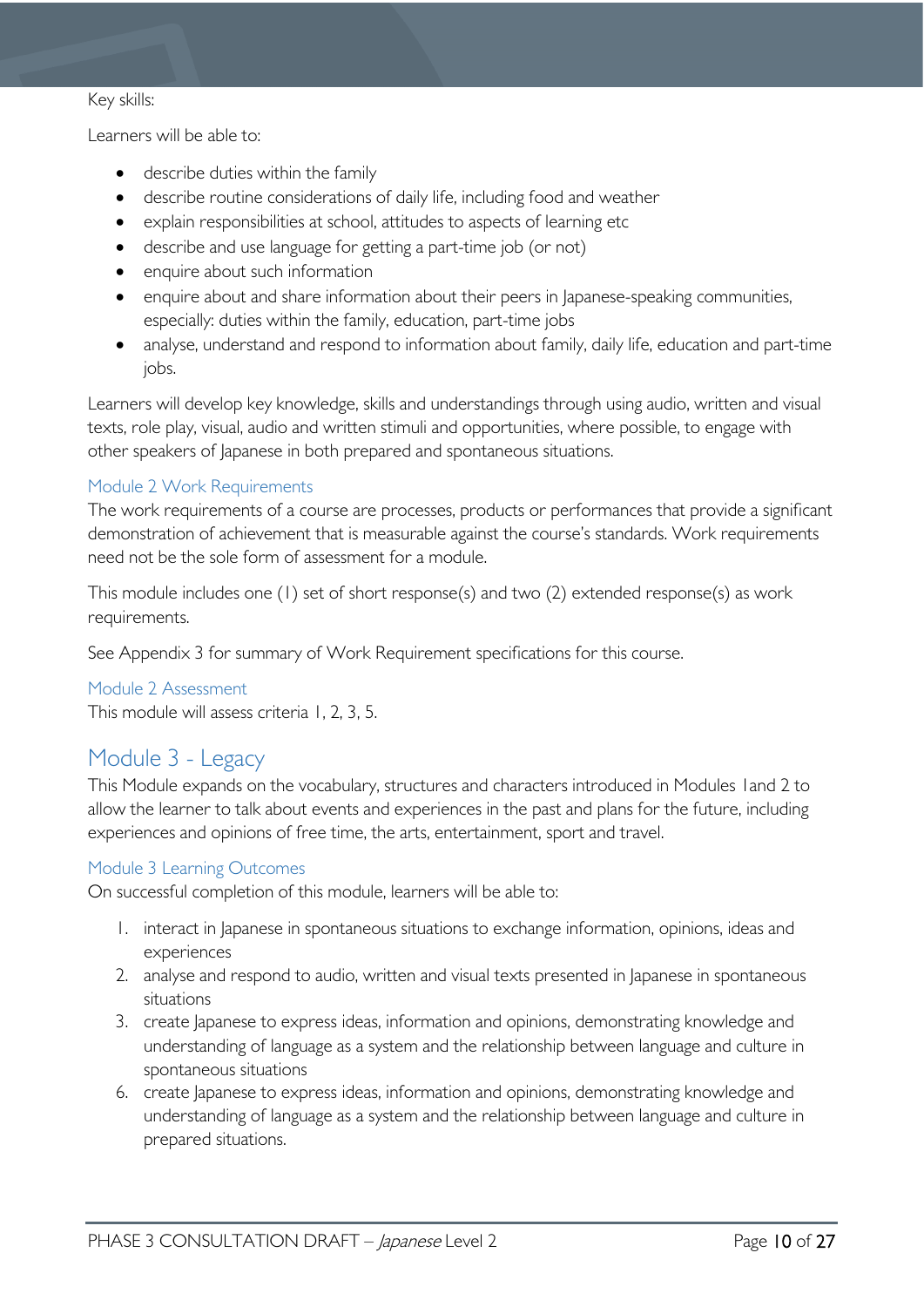#### <span id="page-10-0"></span>Module 3 Content

Learners will work with vocabulary and structures that will allow them to explore topics related to past and future personal experiences and public events. Learners will also develop the knowledge and skills to explain their involvement with, and opinions of, the arts, entertainment, sport and travel and have the opportunity to reflect on the role of culture in the development and appreciation of these aspects of daily life.

Learners will be able to demonstrate an understanding that:

- communication in an additional language requires the capacity to apply knowledge and skills in culturally and linguistically appropriate ways
- languages have similarities and differences in the way they are structured
- different Languages and cultures express the notion of time and ordering of events in different ways
- languages have formal mechanisms for seeking and conveying opinions
- culture plays an integral part when communicating in an additional language
- the role and nature of free time varies in our and others' cultures
- cultural influences shape the arts and entertainment and the role that the arts and entertainment play in young people's lives
- attitudes to travel and transport and the benefits that young people may glean from travelling vary from one culture and language group to the next.

Key knowledge:

Learners will be able to:

- use tenses / structures to talk about themselves and other people, places and events in the past.
- use tenses / structures to talk about themselves and other people, places and events in the future.
- use structures to enquire about and express opinions
- use structures to make comparisons
- use structures to facilitate the formation of complex sentences (e.g., conjunctions)
- use idiomatic expressions as vocab items
- demonstrate an understanding of the cultural relevance of language and structures
- demonstrate an understanding of the cultural implications of the arts, entertainment, sport and travel.

#### Key skills:

Learners will be able to:

- discuss free time activities such as sports and hobbies, options, commitments, conditions, comparisons etc
- enquire about others' free time activities
- convey information about travel and transport and make plans for using transport
- discuss entertainment and the arts, expressing likes/dislikes, preferences, opinions etc
- enquire about others' views of entertainment and the arts
- enquire about and share information about their peers in Japanese-speaking communities, especially: free time, entertainment, travel and transport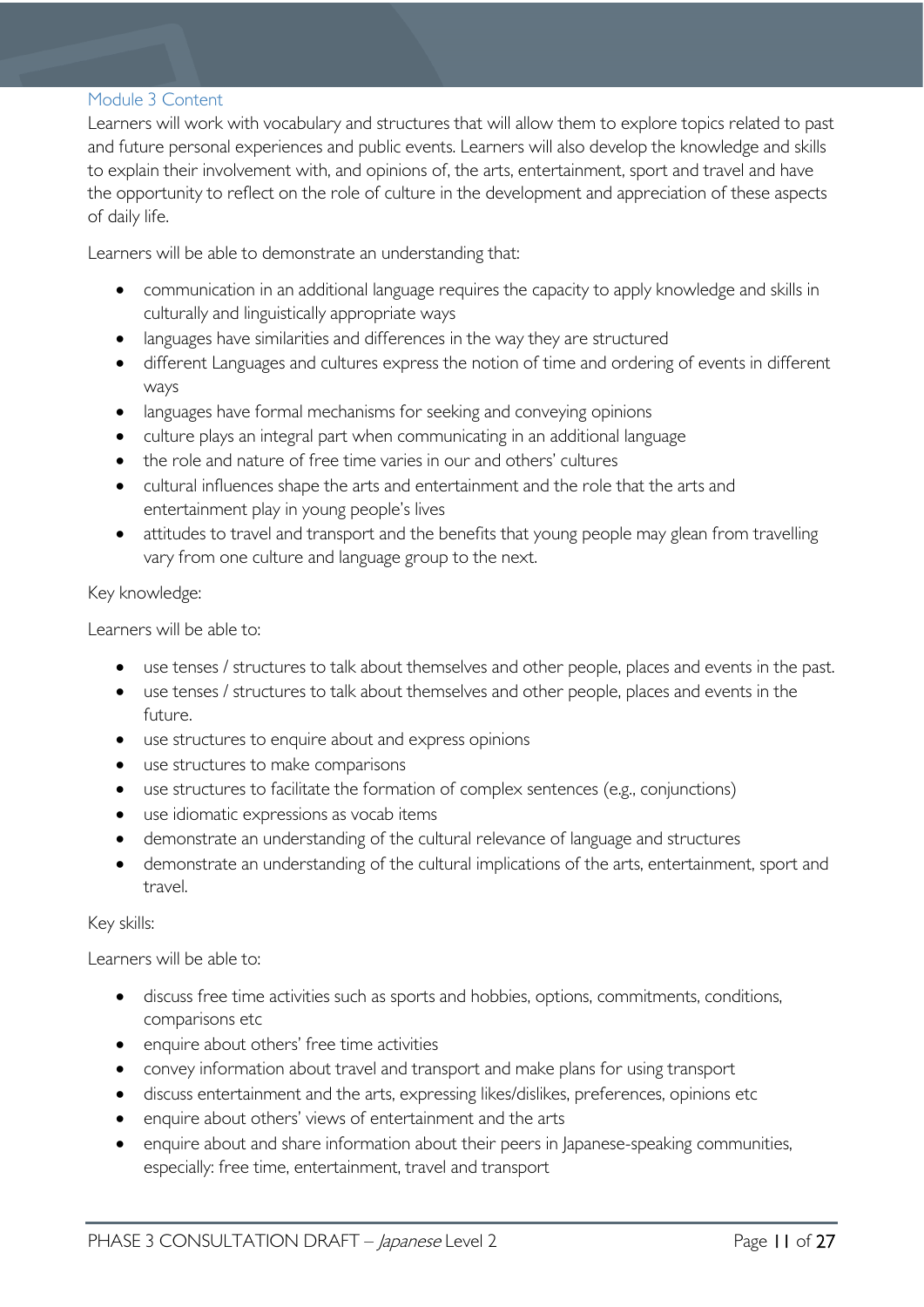• analyse, understand and respond to information about free time activities, entertainment and the Arts, sports and hobbies, travel and transport.

Learners will work with the key knowledge, skills and understandings through audio, written and visual texts, roleplay, visual audio and written stimuli and opportunities to engage with other speakers of Japanese in both prepared and spontaneous situations.

Vocabulary:

- names of places, countries, cities
- sports and hobbies

### Kanji:

- places (山 mountain、川 river、海 sea/beach、学校 school)
- transport (車car)
- prepositions (上on, 下below/under, 中in, 後ろbehind, 前in front of, 間between)

#### Grammar:

- prepositions
- て form (joining actions)
- $t = \mathbf{I} \cdot \mathbf{I}$  form if not in module 2
- prepositions
- sentence connectors  $\mathcal{F} \cup \mathcal{T}$  and,  $\mathcal{F} \hbar \mathcal{D}$  band after that,  $\mathcal{F} \hbar \mathcal{D}$  band so/because of ...
- もう/ まだ already/not yet
- ましょう/ませんか let's…/shall... won't you? Invitation/suggestion if not done earlier
- simple expression of opinions only basic statements with  $\vec{c} \vec{\sigma}$ .
- could use particle よ on end (ですよ) for emphasis.
- could also use  $\sharp \mathcal{D} \circ \mathcal{D}$  "and so..." this is really giving a reason.

#### <span id="page-11-0"></span>Module 3 Work Requirements

The work requirements of a course are processes, products or performances that provide a significant demonstration of achievement that is measurable against the course's standards. Work requirements need not be the sole form of assessment for a module.

This module includes one (1) folio work requirement.

See Appendix 3 for summary of Work Requirement specifications for this course.

<span id="page-11-1"></span>Module 3 Assessment This module will assess criteria 1, 2, 3, 6.

### <span id="page-11-2"></span>Assessment

Criterion-based assessment is a form of outcomes assessment that identifies the extent of learner achievement at an appropriate endpoint of study. Although assessment – as part of the learning program – is continuous, much of it is formative, and is done to help learners identify what they need to do to attain the maximum benefit from their study of the course. Therefore, assessment for summative reporting to TASC will focus on what both teacher and learner understand to reflect endpoint achievement.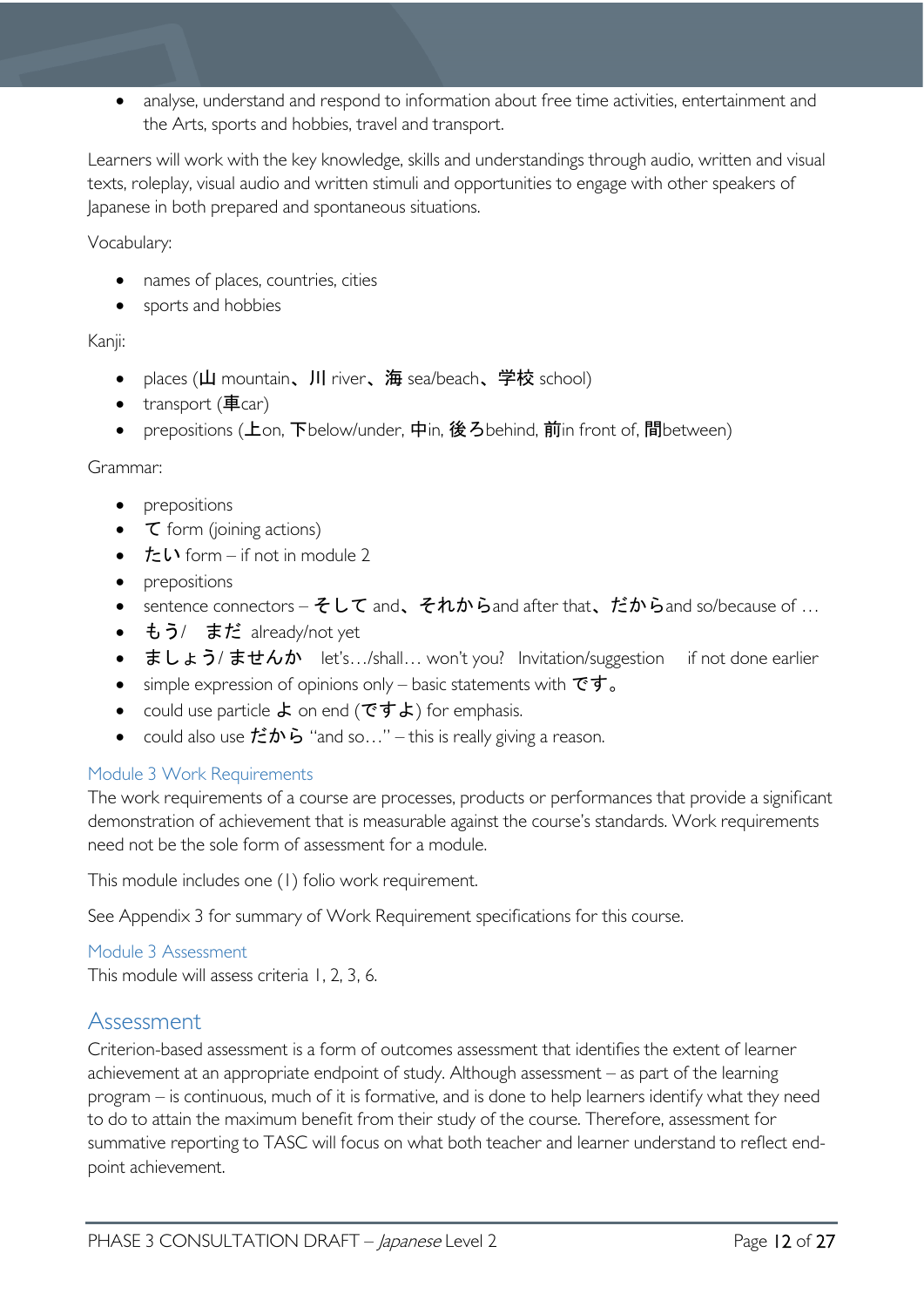The standard of achievement each learner attains on each criterion is recorded as a rating 'A', 'B', or 'C', according to the outcomes specified in the standards section of the course.

A 't' notation must be used where a learner demonstrates any achievement against a criterion less than the standard specified for the 'C' rating.

A 'z' notation is to be used where a learner provides no evidence of achievement at all.

Internal assessment of all criteria will be made by the provider. Providers will report the learner's rating for each criterion to TASC.

### <span id="page-12-0"></span>**Criteria**

| Module I | Module 2 | Module 3 | Notes                                                                 |
|----------|----------|----------|-----------------------------------------------------------------------|
| 1,2,3,4  | ,2,3,5   | ,2,3,6   | Three common in all modules<br>and one focus criterion per<br>module. |

The assessment for *Japanese* Level 2 will be based on the degree to which the learner can:

- 1. interact in spoken Japanese in spontaneous situations
- 2. analyse and respond to texts in Japanese in spontaneous situations
- 3. create written Japanese in spontaneous situations
- 4. interact in and reflect on spoken Japanese in prepared situations
- 5. analyse, reflect on and respond to texts in Japanese in prepared situations
- 6. create and reflect on written Japanese in prepared situations.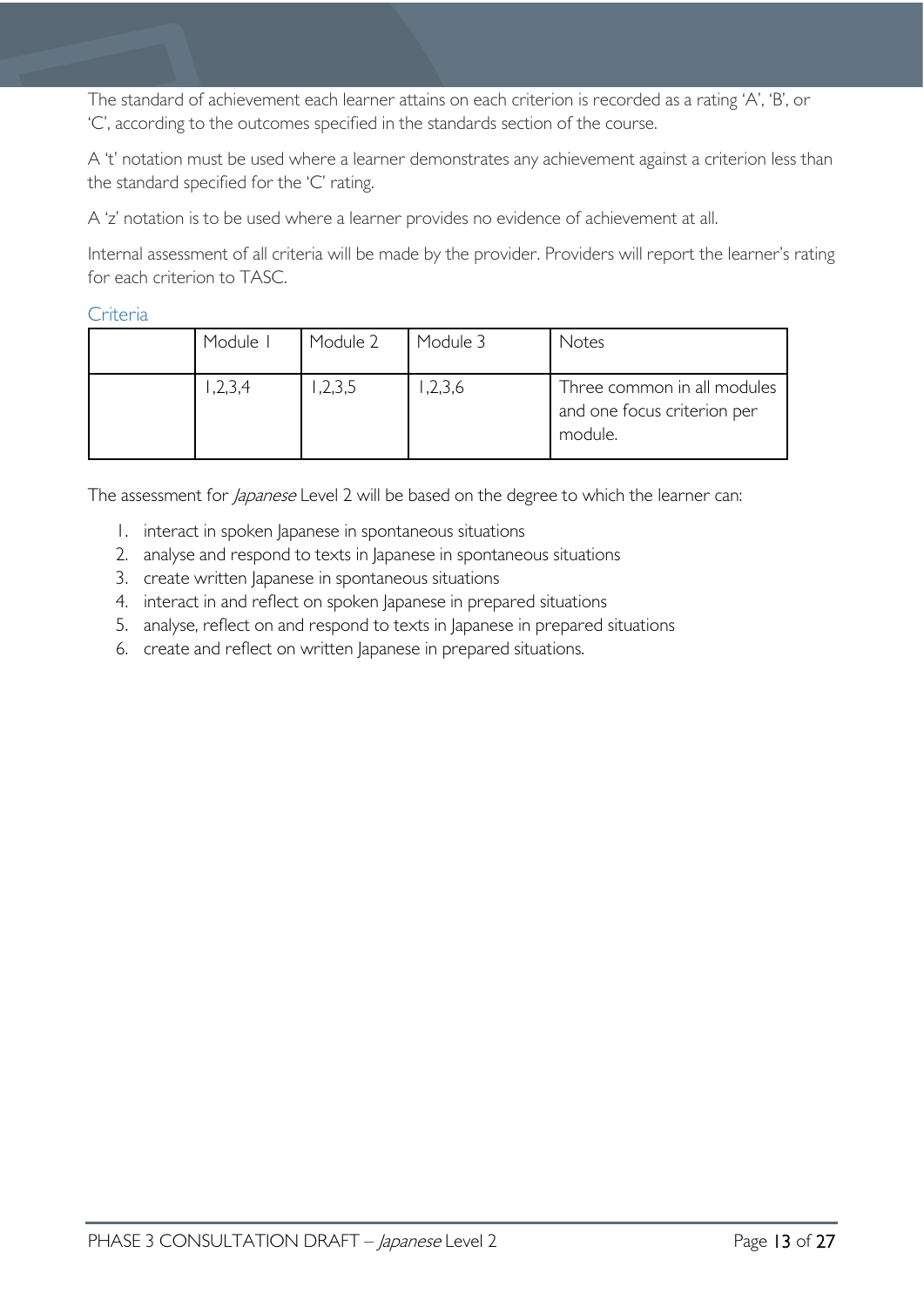### <span id="page-13-0"></span>**Standards**

Criterion 1: interact in spoken Japanese in spontaneous situations

| Rating C                                                                                                                                                                                                                                                                                                        | Rating B                                                                                                                                                                                           | Rating A                                                                                                                                                                                                                                    |
|-----------------------------------------------------------------------------------------------------------------------------------------------------------------------------------------------------------------------------------------------------------------------------------------------------------------|----------------------------------------------------------------------------------------------------------------------------------------------------------------------------------------------------|---------------------------------------------------------------------------------------------------------------------------------------------------------------------------------------------------------------------------------------------|
| uses a limited range of<br>vocabulary and relies on<br>simple structures to<br>communicate on familiar<br>topics. Very few complex<br>structures may be attempted                                                                                                                                               | uses a range of vocabulary<br>and simple structures with<br>some accuracy, but complex<br>structures are less frequent<br>and may contain errors                                                   | uses a wide range of<br>vocabulary and a wide range<br>of simple and complex<br>structures with a high degree<br>of accuracy                                                                                                                |
| sometimes demonstrates<br>accurate pronunciation, stress<br>and intonation. Accuracy of<br>pronunciation may interfere<br>with meaning at times                                                                                                                                                                 | demonstrates accurate<br>pronunciation, stress and<br>intonation. Errors do not<br>significantly interfere with<br>meaning                                                                         | consistently demonstrates<br>accurate pronunciation,<br>stress, intonation                                                                                                                                                                  |
| uses language for a limited<br>range of familiar topics. The<br>learner may not always use<br>language that is completely<br>relevant to the topic.<br>Demonstrates limited<br>capacity to apply culturally<br>appropriate communication<br>strategies.<br>May not always be able to<br>maintain communication. | uses language for a range of<br>familiar topics.<br>Uses some details that are<br>relevant and some<br>communication strategies<br>that are culturally<br>appropriate.<br>Maintains communication. | consistently uses language<br>successfully for a wide range<br>of familiar topics. Provides<br>relevant information and<br>effectively uses culturally<br>appropriate communication<br>strategies to maintain or<br>extend the interaction. |

Criterion 2: analyse and respond to texts in Japanese in spontaneous situations

| Rating C                                                                              | Rating B                                                                              | Rating A                                                                                                        |
|---------------------------------------------------------------------------------------|---------------------------------------------------------------------------------------|-----------------------------------------------------------------------------------------------------------------|
| identifies, analyses and<br>responds to a limited range                               | identifies, analyses and<br>responds to a range of                                    | Consistently and accurately<br>identifies, analyses and                                                         |
| of inferred ideas on a limited<br>range of familiar topics                            | inferred ideas on a range of<br>familiar topics                                       | responds to inferred ideas on<br>a wide range of familiar<br>topics                                             |
| identifies, analyses and<br>responds to some specific<br>details expressed in a text. | identifies, analyses and<br>responds to some specific<br>details expressed in a text. | consistently and accurately<br>identifies, analyses and<br>responds to specific details<br>expressed in a text. |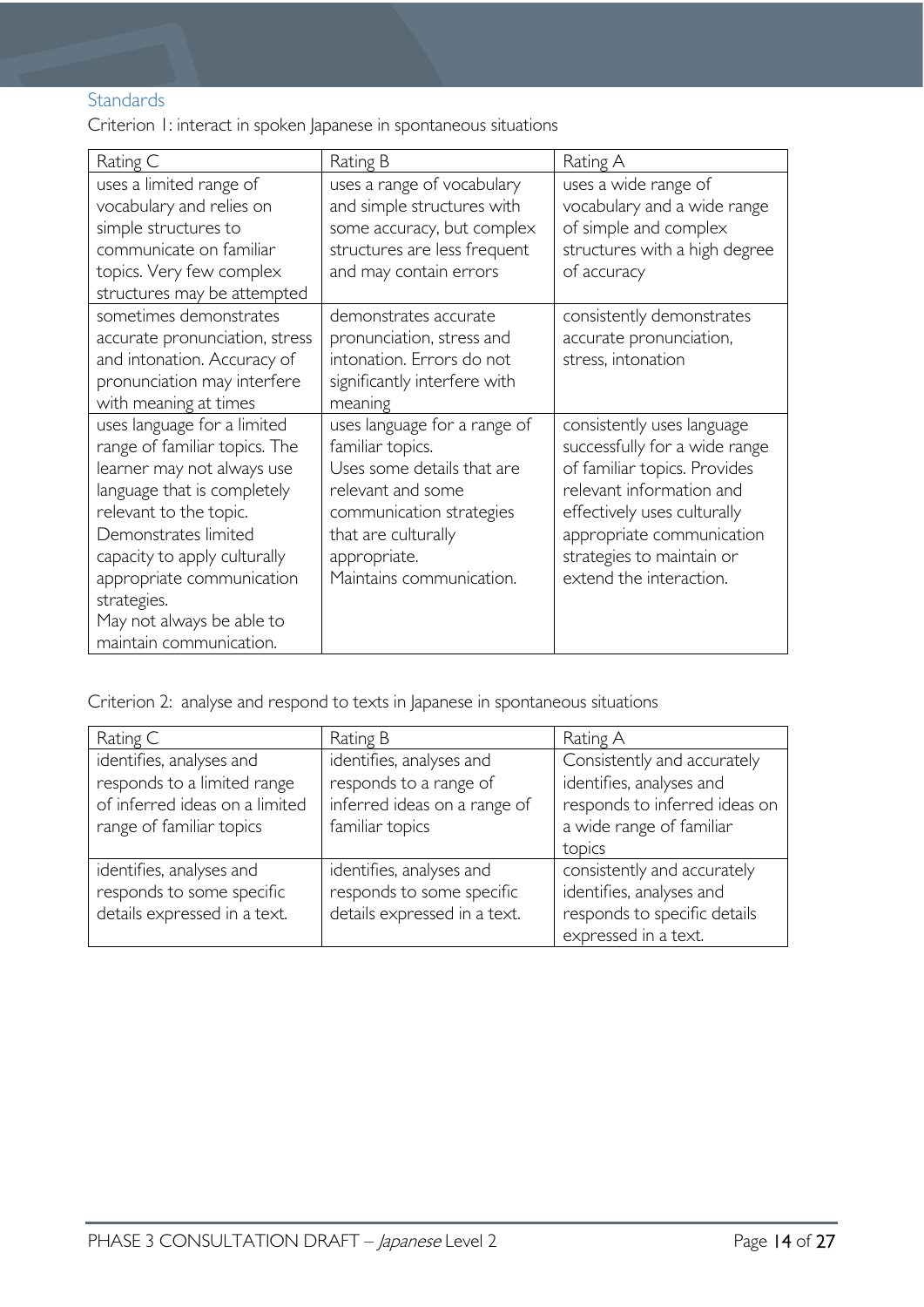Criterion 3: create written Japanese in spontaneous situations

| Rating C                       | Rating B                    | Rating A                       |
|--------------------------------|-----------------------------|--------------------------------|
| uses a limited range of simple | uses a range of simple      | consistently uses a wide range |
| vocabulary and structures for  | vocabulary and structures   | of vocabulary and a wide       |
| a range of familiar topics.    | accurately and attempts     | range of accurate simple and   |
| Rarely attempts to use         | more complex structures     | complex structures             |
| complex structures             | with some success           |                                |
| uses simple hiragana, katakana | uses hiragana, katakana and | consistently demonstrates      |
| and punctuation correctly but  | punctuation correctly.      | accurate use of hiragana,      |
| often has difficulty with      | Attempts most prescribed    | katakana and punctuation as    |
| character combinations and     | kanji but may make some     | well as a wide range of        |
| more complex kanji             | errors in construction      | prescribed kanji               |
| creates a response that is     | creates a response that is  | creates a response that is     |
| partially appropriate to       | mostly appropriate to       | consistently appropriate to    |
| context, audience and          | context, audience and       | context, audience and          |
| purpose and sometimes uses     | purpose and mostly uses     | purpose and effectively uses   |
| culturally appropriate         | culturally appropriate      | culturally appropriate         |
| strategies to communicate      | strategies to communicate   | strategies to communicate      |
| ideas.                         | ideas.                      | ideas.                         |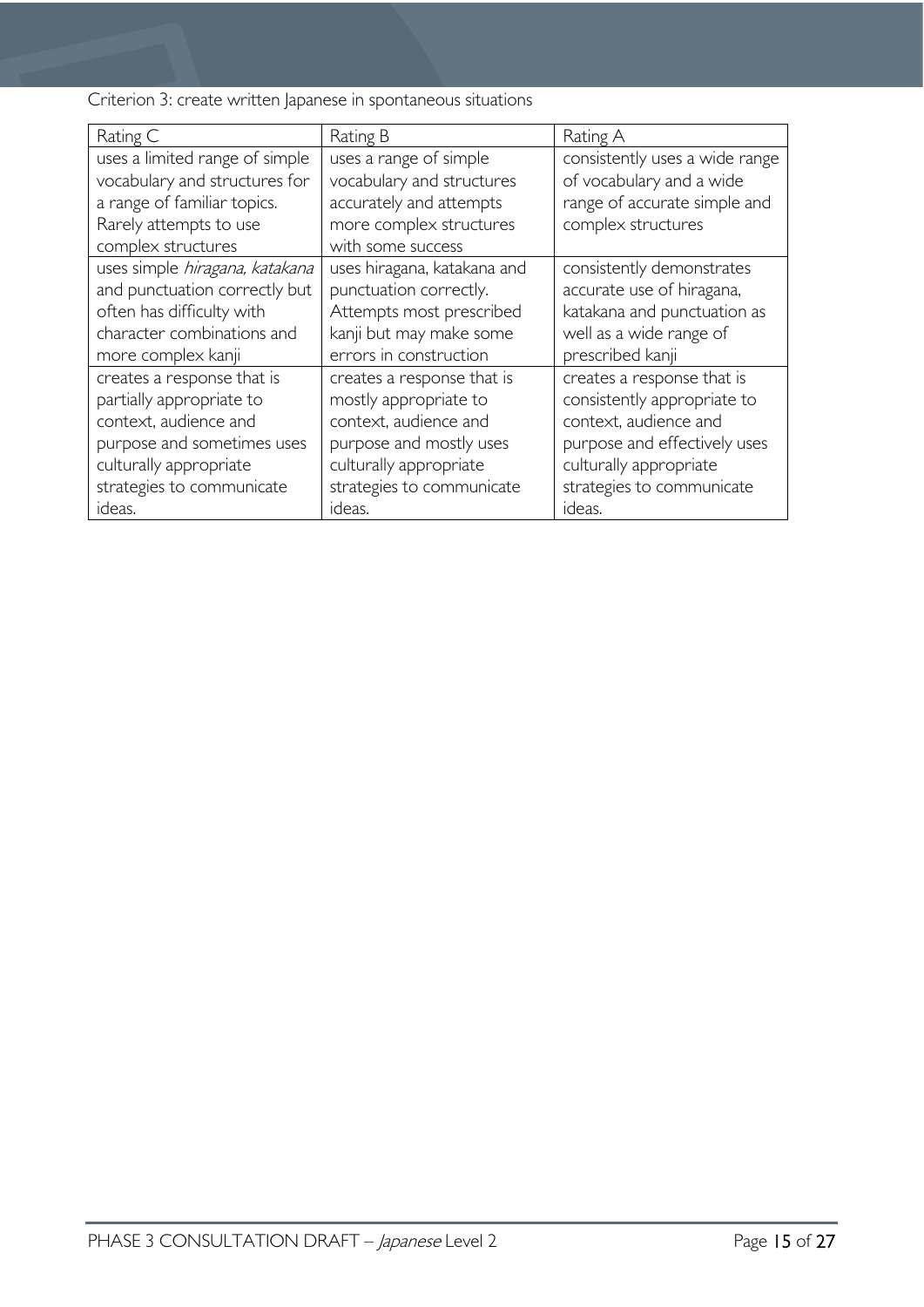Criterion 4: interact in and reflect on spoken Japanese in prepared situations

| Rating C                                                                                                                                                                                                                                                                         | Rating B                                                                                                                                                                                                                                                                                   | Rating A                                                                                                                                                                                                                                                        |
|----------------------------------------------------------------------------------------------------------------------------------------------------------------------------------------------------------------------------------------------------------------------------------|--------------------------------------------------------------------------------------------------------------------------------------------------------------------------------------------------------------------------------------------------------------------------------------------|-----------------------------------------------------------------------------------------------------------------------------------------------------------------------------------------------------------------------------------------------------------------|
| uses a limited range of<br>vocabulary and relies on<br>simple structures to<br>communicate in familiar and<br>unfamiliar situations.<br>Complex structures are<br>seldom attempted, and<br>language used may not always<br>be culturally appropriate or<br>relevant to the topic | uses a range of vocabulary<br>and simple structures<br>accurately in familiar and<br>unfamiliar situations, but<br>complex structures may be<br>less frequent and contain<br>errors. Provides culturally<br>appropriate and relevant<br>details but they may lack<br>breadth and, or depth | uses a wide range of<br>vocabulary and a wide range<br>of accurate simple and<br>complex structures in familiar<br>and unfamiliar situations.<br>Provides effective and<br>culturally appropriate details<br>that consistently demonstrate<br>breadth and depth |
| demonstrates some accurate<br>pronunciation, stress and<br>intonation<br>Accuracy of pronunciation<br>may interfere with meaning<br>at times.                                                                                                                                    | mostly demonstrates<br>accurate pronunciation,<br>stress, intonation. Errors do<br>not interfere with the<br>learner's capacity to convey<br>meaning                                                                                                                                       | consistently demonstrates<br>accurate pronunciation, stress<br>and intonation                                                                                                                                                                                   |
| uses at least one appropriate<br>strategy to plan and self-<br>check language used but may<br>not be completely successful<br>in applying the strategy                                                                                                                           | uses a range of appropriate<br>strategies with some success<br>to plan and self-check<br>language used                                                                                                                                                                                     | consistently and successfully<br>applies a broad range of<br>appropriate strategies to plan<br>and self-check language used                                                                                                                                     |
| uses limited examples in<br>Japanese to demonstrate<br>some awareness of<br>similarities and differences in<br>languages and cultures but<br>may provide limited depth to<br>reflections.                                                                                        | uses a range of examples in<br>Japanese to demonstrate an<br>awareness of and reflection<br>on a range of similarities and<br>differences in own and<br>others' languages and<br>cultures.                                                                                                 | uses a broad range of<br>examples in Japanese to<br>provide insightful reflection<br>on a range of aspects of the<br>target language and culture in<br>relation to their own.                                                                                   |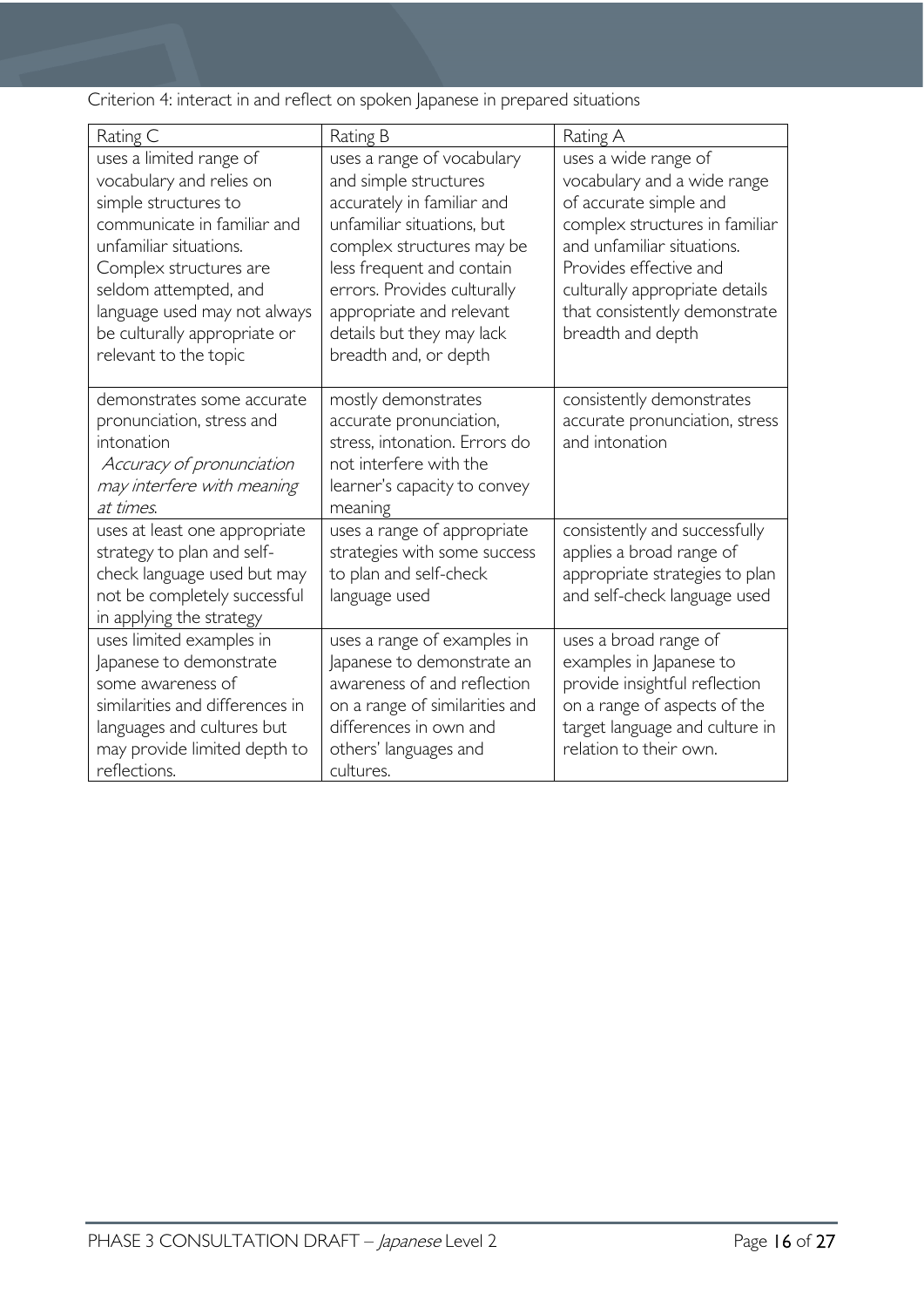Criterion 5: analyse, reflect on and respond to texts in Japanese in prepared situations

| Rating C                                                                                                                                               | Rating B                                                                                                        | Rating A                                                                                                                              |
|--------------------------------------------------------------------------------------------------------------------------------------------------------|-----------------------------------------------------------------------------------------------------------------|---------------------------------------------------------------------------------------------------------------------------------------|
| identifies, analyses and<br>responds to some inferred<br>ideas on familiar and<br>unfamiliar topics                                                    | identifies, analyses and<br>responds to a range of<br>inferred ideas on familiar and<br>unfamiliar topics       | consistently and accurately<br>identifies, analyses and<br>responds to inferred ideas on<br>familiar and unfamiliar topics            |
| identifies, analyses and<br>responds to some specific<br>details expressed in a text                                                                   | identifies, analyses and<br>responds to a range of<br>specific details expressed in a<br>text                   | consistently and accurately<br>identifies, analyses and<br>responds to specific details<br>expressed in a text                        |
| applies a limited range of<br>appropriate strategies to<br>analyse and understand audio,<br>written and visual language                                | applies a range of<br>appropriate strategies to<br>analyse and understand audio,<br>written and visual language | consistently applies a broad<br>range of appropriate<br>strategies to analyse and<br>understand audio, written<br>and visual language |
| demonstrates some<br>awareness of similarities and<br>differences between the<br>target language and culture<br>and their own language and<br>culture. | provides some reflection on<br>aspects of the target language<br>and culture in relation to<br>their own.       | provides thorough and<br>insightful reflection on<br>aspects of the target language<br>and culture in relation to<br>their own.       |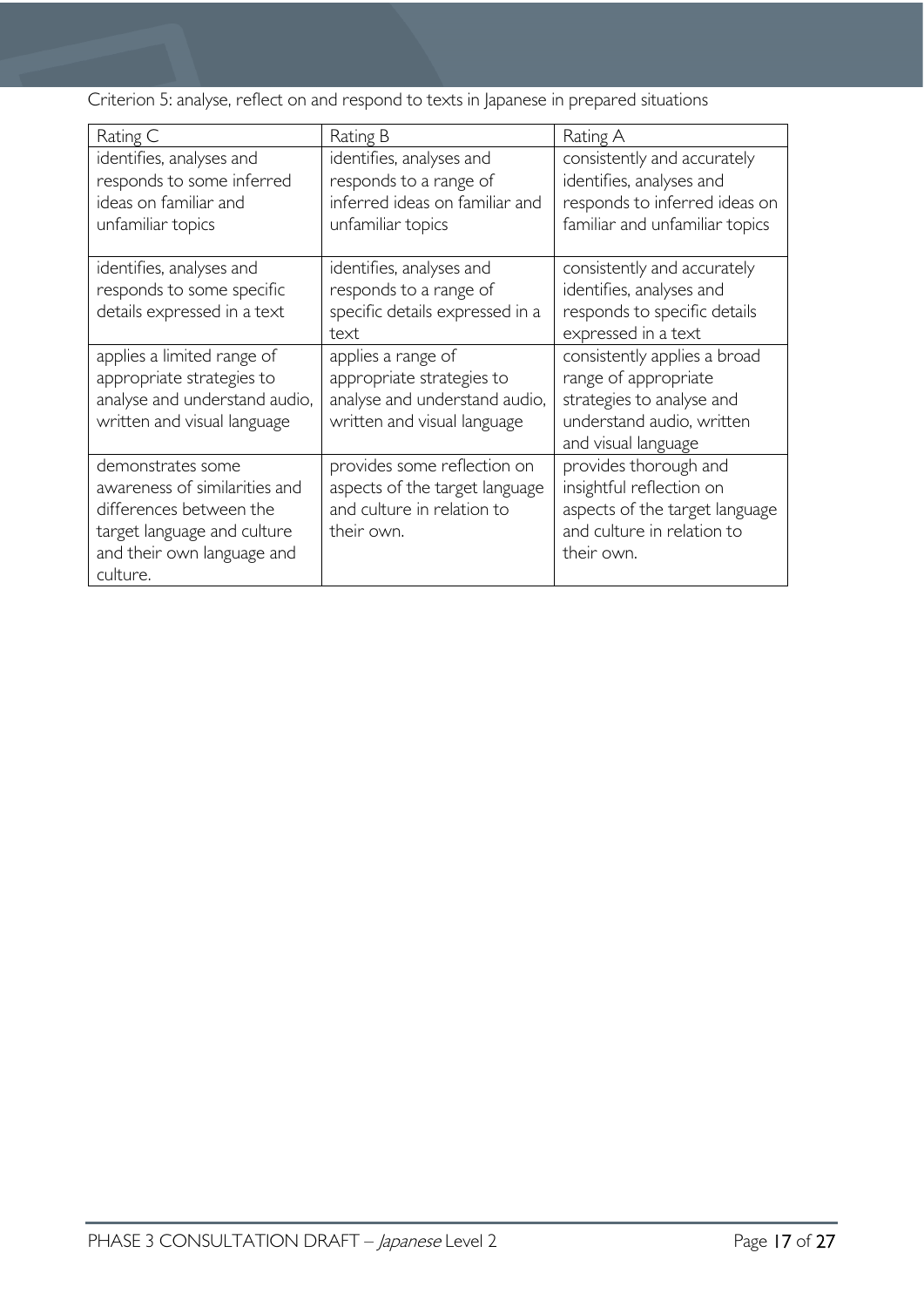Criterion 6: create and reflect on written Japanese language in prepared situations

| Rating C                                                                                                                                                                                                                                                                                                                                             | Rating B                                                                                                                                                                                                                                                                                                                                                    | Rating A                                                                                                                                                                                                                                                                                                                                   |
|------------------------------------------------------------------------------------------------------------------------------------------------------------------------------------------------------------------------------------------------------------------------------------------------------------------------------------------------------|-------------------------------------------------------------------------------------------------------------------------------------------------------------------------------------------------------------------------------------------------------------------------------------------------------------------------------------------------------------|--------------------------------------------------------------------------------------------------------------------------------------------------------------------------------------------------------------------------------------------------------------------------------------------------------------------------------------------|
| uses simple vocabulary and<br>structures for a familiar range<br>of topics. Rarely attempts to<br>use complex structures.<br>Creates a response that is<br>partially appropriate to<br>context, audience and<br>purpose and attempts to<br>correctly use a number of<br>culturally appropriate<br>strategies to create and<br>maintain communication | uses a range of simple<br>vocabulary. Mostly uses<br>simple structures accurately<br>and attempts more complex<br>structures with some success.<br>Creates a response that is<br>mostly appropriate to<br>context, audience and<br>purpose and correctly uses a<br>range of culturally<br>appropriate strategies to<br>create and maintain<br>communication | consistently uses a wide range<br>of vocabulary and a wide<br>range of accurate simple and<br>complex structures.<br>Creates a response that is<br>consistently appropriate to<br>context, audience and<br>purpose and effectively uses<br>a wide range of culturally<br>appropriate strategies to<br>create and maintain<br>communication |
| uses simple hiragana, katakana<br>and punctuation correctly but<br>often has difficulty forming<br>and using character<br>combinations and more<br>complex kanji                                                                                                                                                                                     | uses hiragana, katakana and<br>punctuation correctly.<br>Attempts most prescribed<br>kanji but may make some<br>errors in construction                                                                                                                                                                                                                      | consistently demonstrates<br>accurate use of hiragana,<br>katakana and punctuation as<br>well as a wide range of<br>prescribed kanji                                                                                                                                                                                                       |
| uses an appropriate strategy<br>to self-check the language<br>used but may not be<br>completely successful in<br>applying the strategy or may<br>rely on guidance to apply<br>strategy                                                                                                                                                               | uses a range of appropriate<br>strategies with some success<br>to self-check language used                                                                                                                                                                                                                                                                  | consistently and effectively<br>applies a broad range of<br>appropriate strategies to self-<br>check language used                                                                                                                                                                                                                         |
| demonstrates some<br>awareness of similarities and<br>differences in languages and<br>cultures but may provide<br>limited depth to reflections.                                                                                                                                                                                                      | demonstrates an awareness<br>of and reflects on some<br>similarities and differences in<br>own and others' languages<br>and cultures.                                                                                                                                                                                                                       | provides insightful reflection<br>on aspects of the target<br>language and culture in<br>relation to their own.                                                                                                                                                                                                                            |

# <span id="page-17-0"></span>Quality Assurance

• This will be determined by TASC at time of accreditation.

# <span id="page-17-1"></span>Qualifications and Award Requirements

The final award will be determined by the Office of Tasmanian Assessment, Standards and Certification from 6 ratings.

The minimum requirements for an award in *Japanese* Level 2 are as follows:

EXCEPTIONAL ACHIEVEMENT (EA) 5 'A' ratings, 1 'B' rating

HIGH ACHIEVEMENT (HA) 3 'A' ratings, 2 'B' ratings, 1 'C' rating

COMMENDABLE ACHIEVEMENT (CA) 3 'B' ratings, 3 'C' ratings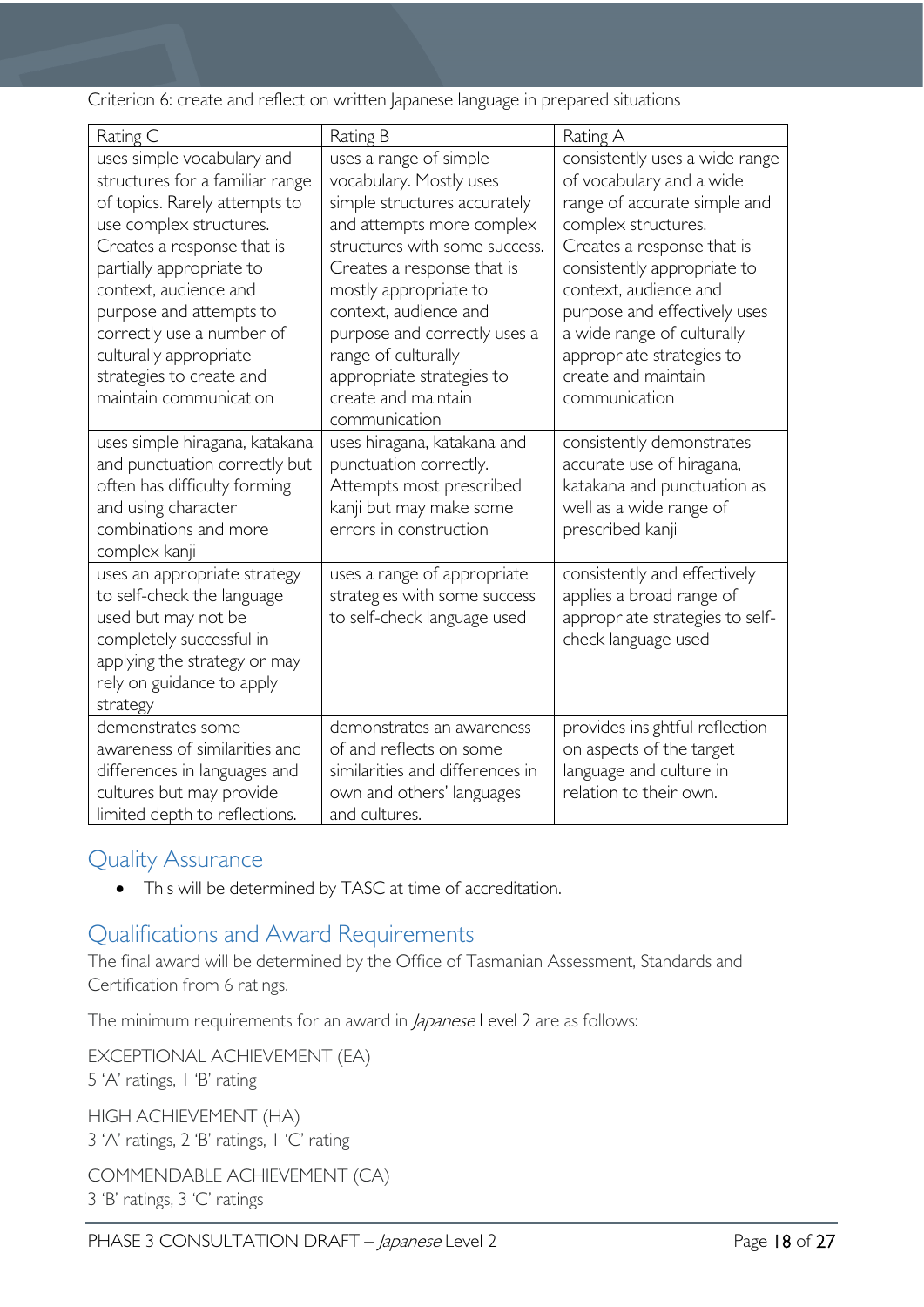### SATISFACTORY ACHIEVEMENT (SA) 5 'C' ratings

```
PRELIMINARY ACHIEVEMENT (PA)
3 'C' ratings
```
A learner who otherwise achieves the ratings for an SA (Satisfactory Achievement) award but who fails to show any evidence of achievement in one or more criteria ('z' notation) will be issued with a PA (Preliminary Achievement) award.

### <span id="page-18-0"></span>Course Evaluation

• This will be confirmed by time of accreditation.

### <span id="page-18-1"></span>Course Developer

This course has been developed by the Department of Education's Years 9 to 12 Learning Unit in collaboration with Catholic Education Tasmania and Independent Schools Tasmania.

# <span id="page-18-2"></span>Accreditation and Version History

• Details to be determined by TASC at time of accreditation.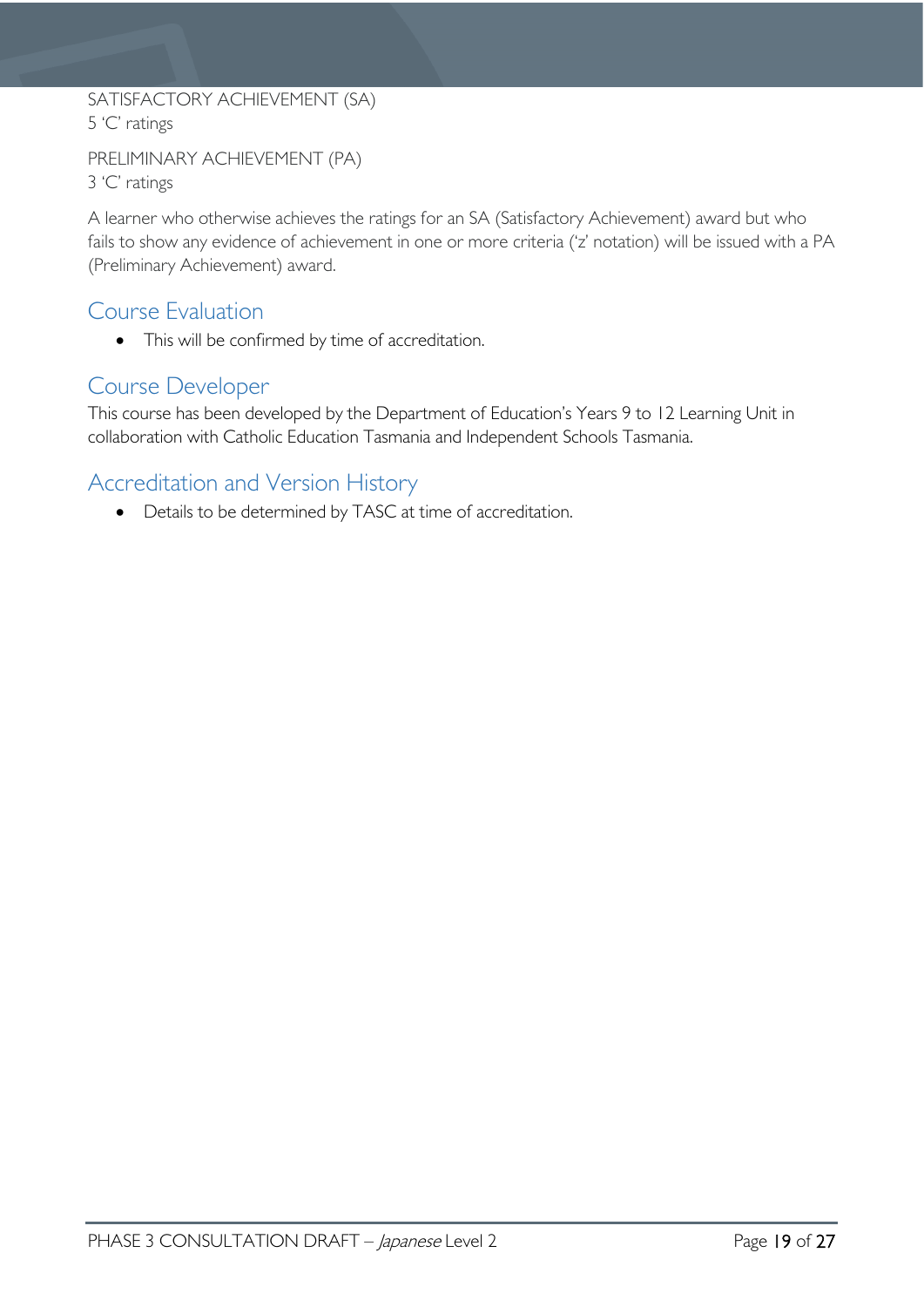# Appendix 1 - Line of Sight

| Learning Outcomes |                        |                             |                                            |                                                                                   |  |
|-------------------|------------------------|-----------------------------|--------------------------------------------|-----------------------------------------------------------------------------------|--|
| What students are | Content                |                             |                                            |                                                                                   |  |
| expected to learn | What teachers<br>teach | <b>Work Requirements</b>    |                                            |                                                                                   |  |
|                   |                        | Some of what<br>learners do | Criteria                                   |                                                                                   |  |
|                   |                        |                             | Key characteristics of<br>what learners do | <b>Standards</b>                                                                  |  |
|                   |                        |                             |                                            | Qualities to be<br>assessed for the key<br>characteristics of<br>what learners do |  |

<span id="page-19-0"></span>

| Learning Outcomes                                                       | Course Content | Work         | Criteria       | Standards   | General              |
|-------------------------------------------------------------------------|----------------|--------------|----------------|-------------|----------------------|
|                                                                         |                | Requirements |                |             | Capabilities<br>(GC) |
| Interact in Japanese in spontaneous situations to exchange information, | Module 1, 2, 3 | Module 1, 3  | $\subset$      | E1, 2, 3    | GC:                  |
| opinions, ideas and experiences.                                        |                |              |                |             | <u>၉</u> ေ           |
| Analyse and respond to audio, written and visual texts presented in     | Module 1, 2, 3 | Module 2, 3  | C <sub>2</sub> | E1,2        | GC:                  |
| Japanese in spontaneous situations.                                     |                |              |                |             | <u>ල</u> ද           |
| 3. Create Japanese to express ideas, information and opinions,          | Module 1, 2, 3 | Module 2, 3  | C <sub>3</sub> | $E$ 1, 2, 3 | GC:                  |
| demonstrating knowledge and understanding of language as a system       |                |              |                |             | <u>ල</u> ද           |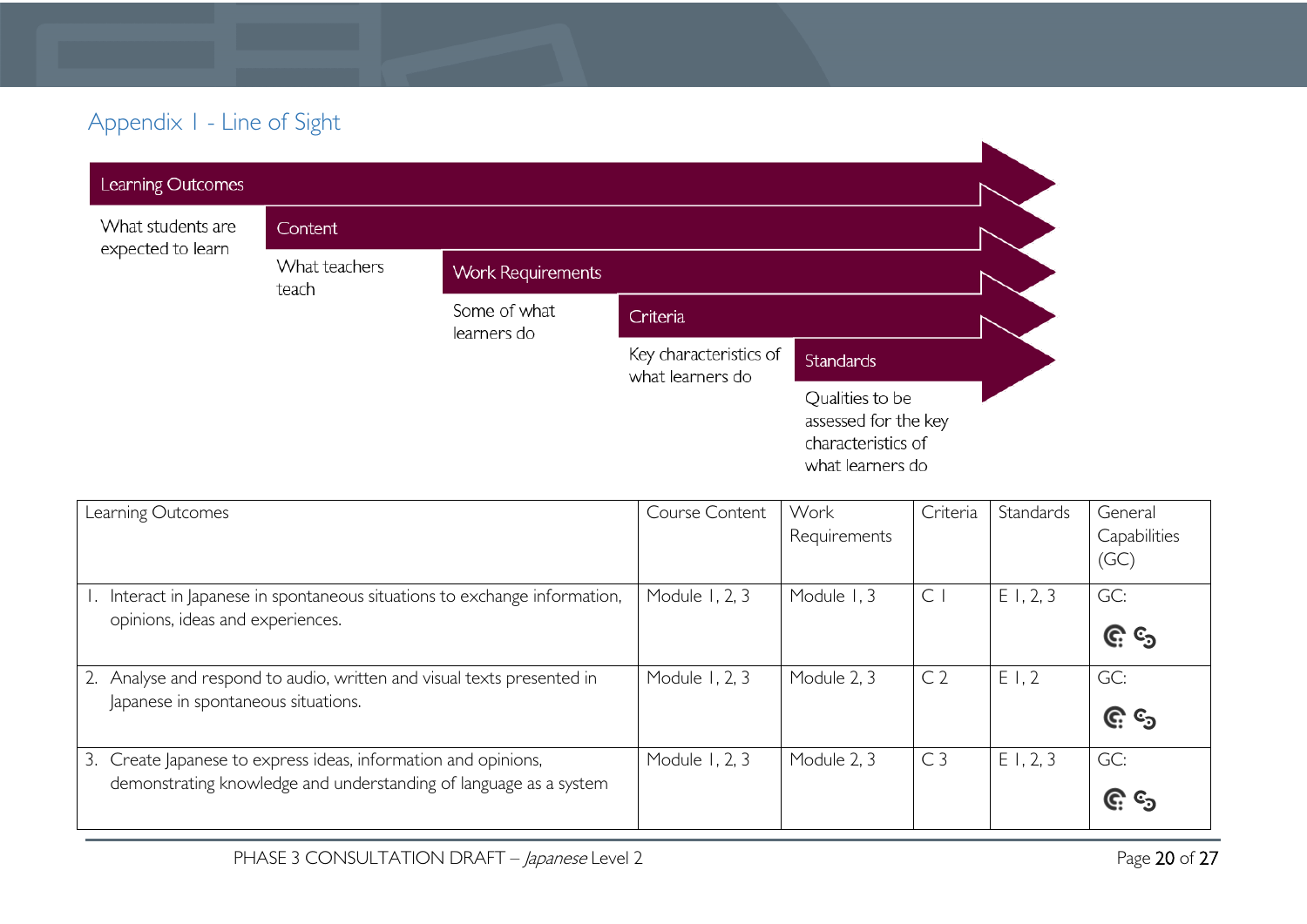| and the relationship between language and culture in spontaneous<br>situations.                                                                                                                                     |                |          |                |                |                   |
|---------------------------------------------------------------------------------------------------------------------------------------------------------------------------------------------------------------------|----------------|----------|----------------|----------------|-------------------|
| 4. Interact in Japanese in prepared situations to exchange information,<br>opinions, ideas and experiences and reflect on knowledge and<br>understanding of the relationship between language and culture.          | Module 1, 2, 3 | Module   | C <sub>4</sub> | $E$ 1, 2, 3, 4 | GC:<br><u>၉</u> ၆ |
| 5. Analyse, reflect on and respond to texts presented in Japanese, and<br>mediate between languages and cultures in prepared situations.                                                                            | Module 1, 2, 3 | Module 2 | C <sub>5</sub> | $E$ 1, 2, 3, 4 | GC:<br><u>၉ ရ</u> |
| 6. Create Japanese to express ideas, information and opinions,<br>demonstrating knowledge and understanding of language as a system<br>and the relationship between language and culture in prepared<br>situations. | Module 1, 2, 3 | Module 3 | C <sub>6</sub> | $E$ 1, 2, 3, 4 | GC:<br><u>၉ ၄</u> |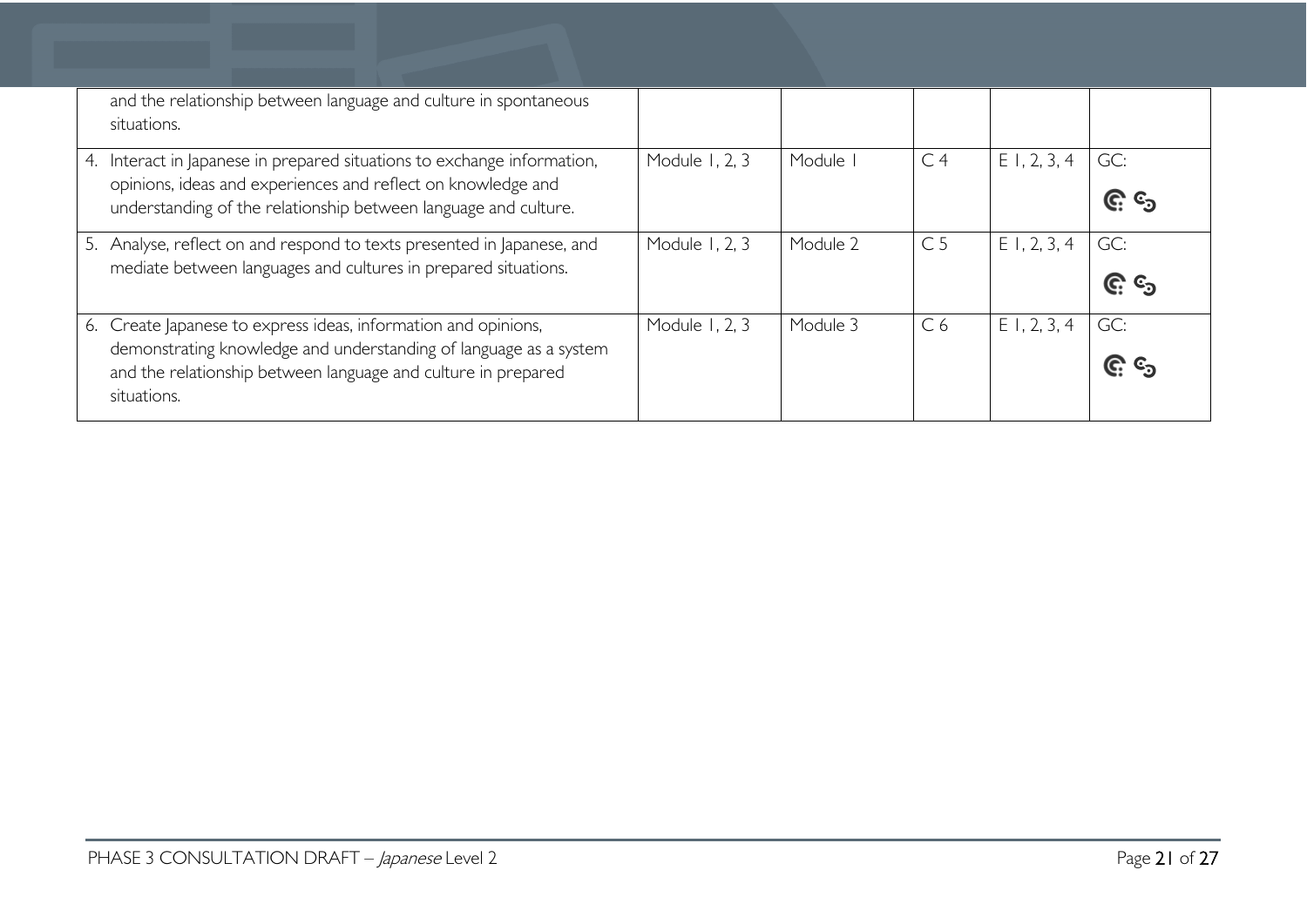# <span id="page-21-0"></span>Appendix 2 - Alignment to Curriculum Frameworks

Level 2 *Japanese* draws from the following elements of the Combined Curriculum and Assessment Framework for Languages (CCAFL) Draft version released for consultation, March 2021:

- Concepts: Identity, responsibility, legacy (Topics developed from these concepts to meet the needs of the Tasmanian beginning language student)
- Perspectives: personal, community, global
- Course objectives: interacting in language, analysing, language, creating language
- Knowledge and skills to be assessed: Interacting in language, analysing language, creating language.

# <span id="page-21-1"></span>Appendix 3 - Work Requirements

### <span id="page-21-2"></span>Module 1 Work Requirements Specifications

Focus Area: Discipline-based Study Title of Work Requirement: Identity – personal and global aspects of the individual Mode /Format: Set of short responses Learning Outcomes: Learning Outcome 1 Description: The teacher leads a conversation with the learner about themselves, their family and friends. The conversation is intended as a natural interaction, with the teacher varying questions and reacting to the learner's responses. Size: Ten short responses

Timing: To be conducted in the last two weeks of the module. External agencies: N.A. Relevant Criterion: Criterion 1

Focus Area: Discipline-based Study

Title of Work Requirement: Identity – self, family and friends

Mode /Format: Extended Response

Learning Outcome: Learning Outcome 4

Description: Selection of the topic for this work requirement depends on the selection of topics for the other work requirement to ensure students do not repeat the same information. The learner chooses an aspect of the teacher-allocated topic to research and prepares a multimodal presentation to compare and contrast their own situation and that of their peers in Japanese-speaking communities and countries. Students may work from notes to present their findings. Teachers pose follow-up questions in Japanese and / or English as appropriate regarding their findings and reflections. Size: Extended response  $-3$ -minutes multimodal presentation plus 2-3 minutes for follow-up questions.

Timing: to be completed in last 2 weeks of the module, ensuring learners have had enough exposure to the topic chosen for the work requirement.

External agencies: N.A.

Relevant Criterion/criteria: Criterion 4

### <span id="page-21-3"></span>Module 2 Work Requirements Specifications

The three work requirements for Module 2 provide the teacher and learner with the opportunity to negotiate which topic within this concept will be the basis of each Work Requirement. Each work requirement must focus on a different topic (Family and Daily life, Education, Part-time Jobs)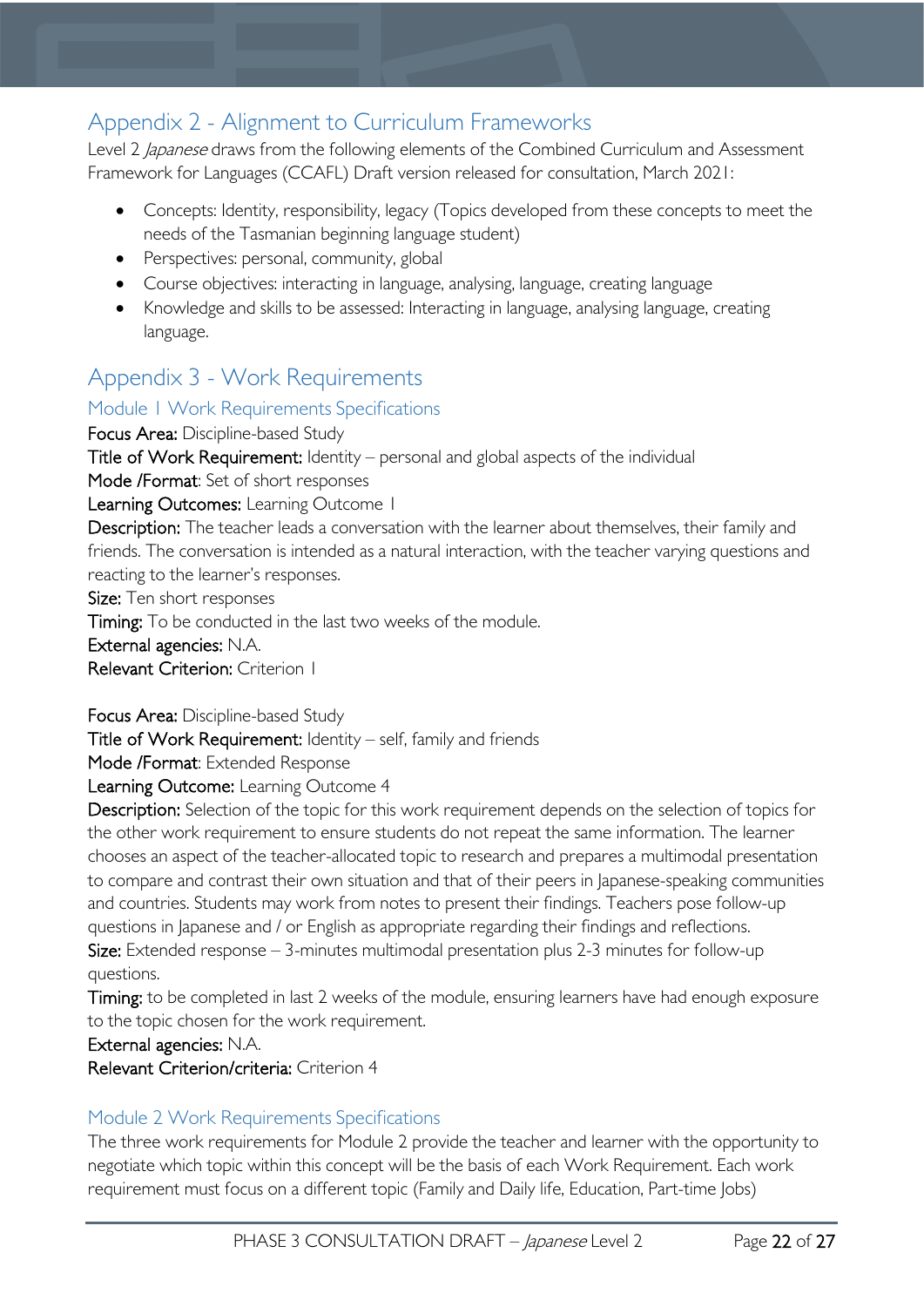Focus Area: Discipline-based Study

Title of Work Requirement: Responsibility – Daily life, Education, Part-time Jobs

Mode /Format: Set of short responses

Learning Outcome: Learning Outcome 2

Description: Under test conditions, the teacher provides a set of sources of information, consisting of at least two of visual, audio and written Language around one concept of Responsibility with a set of short response tasks to assess learners' understanding of language and culture.

Size: 10 short responses (short question, table filling, true/false/justification, gap filling, information matching etc)

Timing: Completed in the last two weeks of the module

External agencies: N.A.

Relevant Criterion: Criterion 2

Focus Area: Discipline-based Study

Title of Work Requirement: Responsibility – Daily life, Education, Part-time Jobs

Mode /Format: Extended response

Learning Outcomes: Learning Outcome 5

Description: The teacher provides a stimulus or stimuli consisting of written, spoken and/or visual elements to highlight or contrast one of the topics from the concept of Responsibility from either personal, community or global perspectives (or a combination of perspectives). Learners analyse and respond to the prepared scenario requiring extraction of fact, interpretation of cultural elements and reflection on the learner's language and target language). The task will include at least two forms of text or could be all three but they must have a shared focus. Texts will provide opportunities for students to explore cultural aspects of the material they are understanding.

Size: Stimuli: total of 300 characters, 1 min30 audio and, or 3 minutes multimodal sources. Student response:

- approx. 100 characters total in Japanese
- approx. 150 words in English and Japanese,
- illustrations and diagrams as appropriate

Timing: to be conducted in the last two weeks of the module.

External agencies: N.A.

Relevant Criterion: Criterion 5

Focus Area: Discipline-based Study Title of Work Requirement: Responsibility – Family and Daily life, Education, part-time jobs Mode /Format: Extended response Learning Outcome: Learning Outcome 3 Description: Under test conditions, the teacher provides two stimuli outlining a task that requires the learner to create written lapanese addressing the negotiated topic allocated to work requirement 3. The learner chooses which of the stimuli they will use to create a response in Japanese. Size: Stimulus approximately 50 characters. Response approximately 150 characters. Timing: Last 2 weeks of the module External agencies: N.A. Relevant Criterion: Criterion 3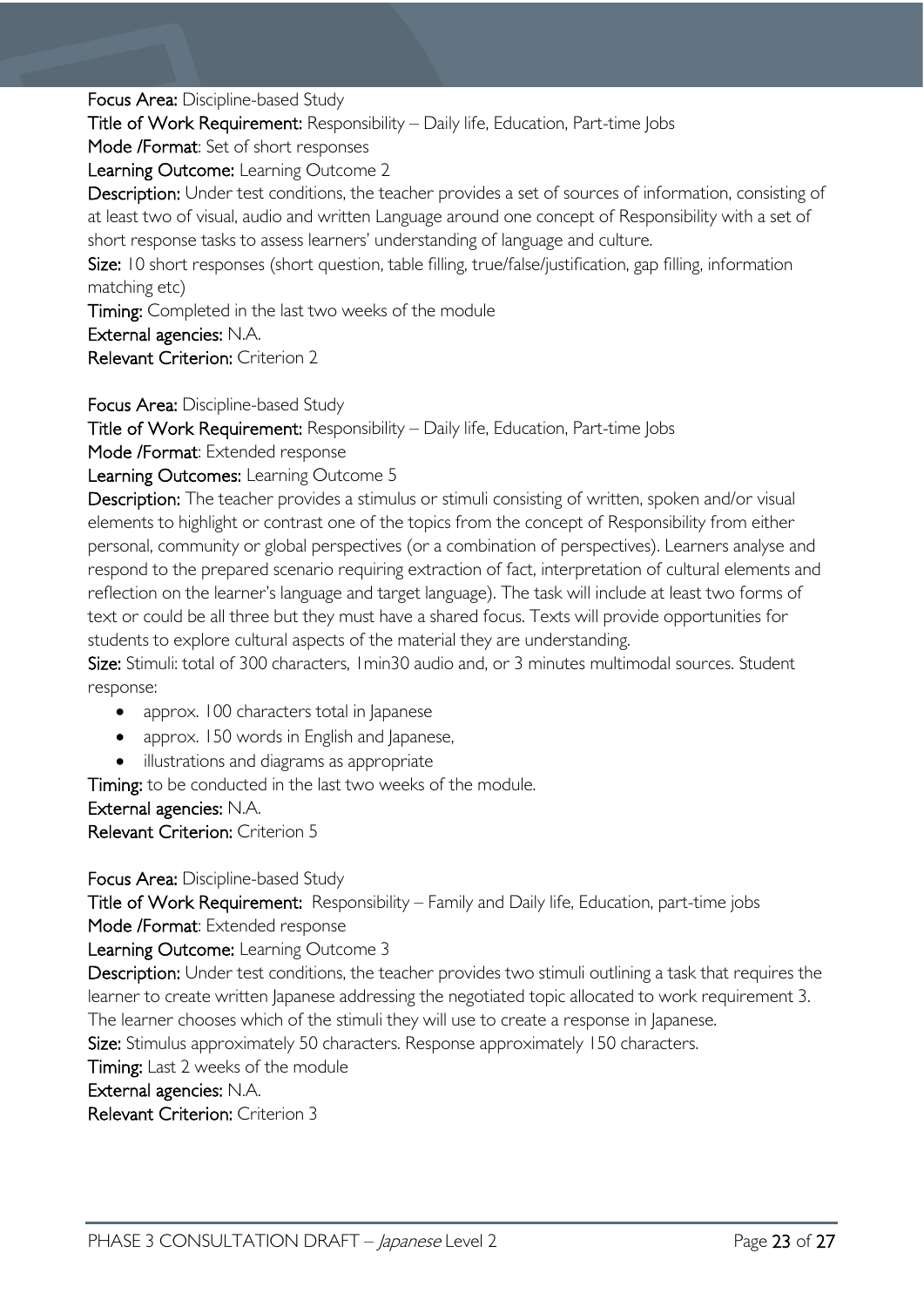### <span id="page-23-0"></span>Module 3 Work Requirements Specifications

Focus Area: Discipline-based Study

### Title of Work Requirement: Legacy

Mode /Format: Folio containing 3 elements:

- A prepared, extended response in multimodal format and including the use of lapanese language either written or spoken, comparing at least two items / events / occurrences from the world of the arts, entertainment or sport for the target language and culture(s) and a concluding conversation with the teacher in which the learner reflects on their research. The majority of the conversation can take place in English, but discussion must include consideration of the language that the learner has engaged with during the research process.
- a set of short responses to an unseen stimulus in Japanese in written, spoken and, or visual format. Conducted under test conditions. The stimulus may contain more than one input source (e.g., written and visual content). Teacher and learners may negotiate at the beginning of the module which remaining topic will be used for each of elements 2 and 3. (Free Time / Travel and transport).
- an extended response demonstrating learner's capacity to create Japanese to convey information, ideas and opinions about events in the past. Teacher and learners may negotiate at the beginning of the module which remaining topic will be used for each of elements 2 and 3. (Free Time / Travel and transport).

Learning Outcomes: Learning Outcomes 1, 2, 3 6

Description: Extended response in multimodal format: Max 5 minutes

- Short responses: Max. 10 responses (100 words)
- Extended response in Japanese: max 300 characters

Timing:

- Element I: Any appropriate time during the module, providing learners have been introduced to sufficient module content, knowledge and skills to complete the task.
- Elements 2 and 3: Last two weeks of the module.

### External agencies: N.A.

#### Relevant criteria

- Criterion I
- Criterion 2
- Criterion 3
- Criterion 6

# <span id="page-23-1"></span>Appendix 4 – General Capabilities and Cross-Curriculum Priorities

Learning across the curriculum content, including the cross-curriculum priorities and general capabilities, assists students to achieve the broad learning outcomes defined in the Alice Springs (Mparntwe) Education Declaration (December 2019).

#### General Capabilities:

The general capabilities play a significant role in the Australian Curriculum in equipping young Australians to live and work successfully in the twenty-first century.

In the Australian Curriculum, capability encompasses knowledge, skills, behaviours and dispositions. Students develop capability when they apply knowledge and skills confidently, effectively and appropriately in complex and changing circumstances, in their learning at school and in their lives outside school.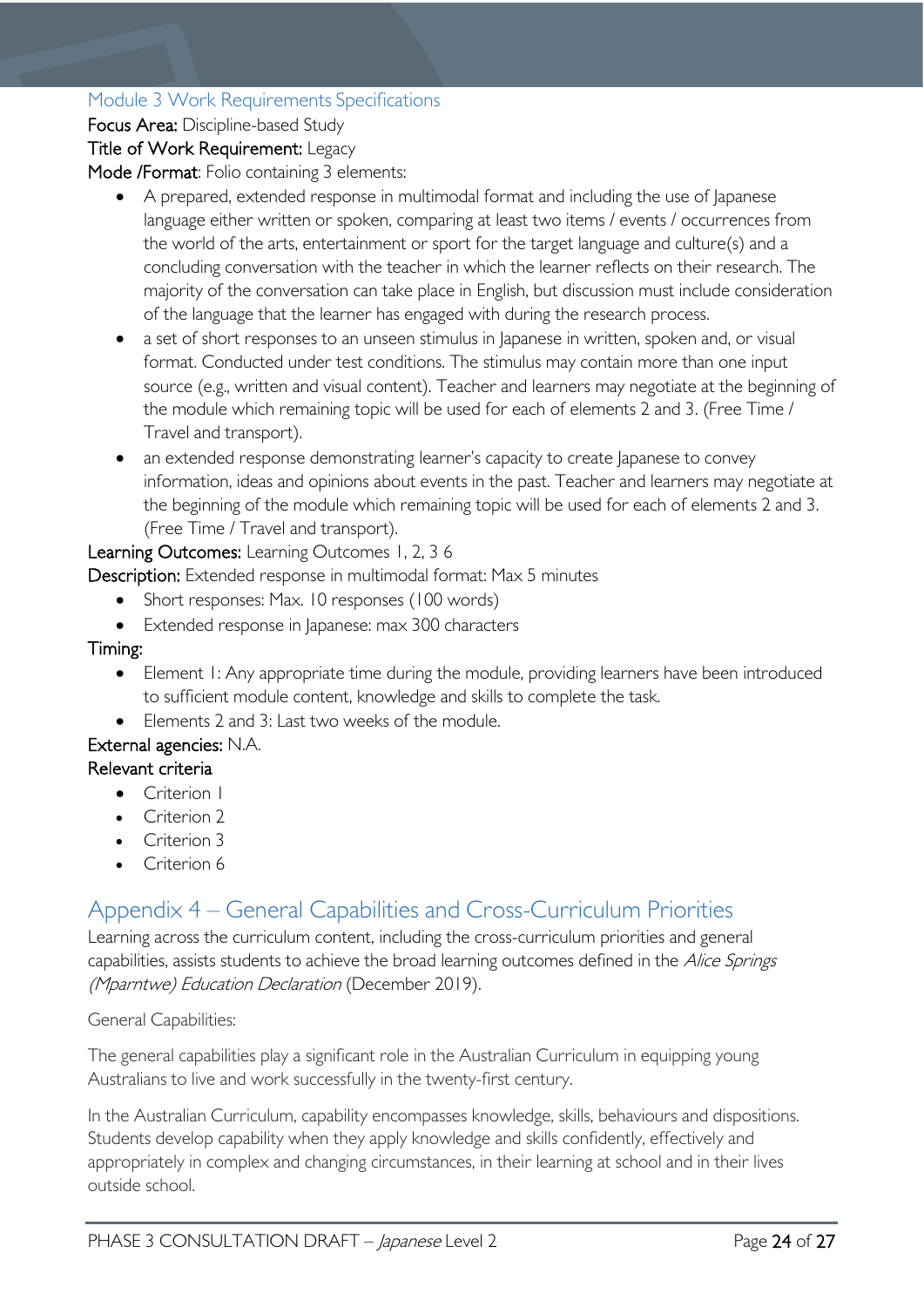The general capabilities include:

- Critical and creative thinking  $\mathbb{C}$
- Ethical understanding  $\div$
- Information and communication technology capability  $\cdot \cdot$
- Intercultural understanding •
- Literacy  $\blacksquare$
- Numeracy
- Personal and social capability

#### Cross-Curriculum Priorities:

Cross-curriculum priorities enable students to develop understanding about and address the contemporary issues they face, for their own benefit and for the benefit of Australia as a whole. The priorities provide national, regional and global dimensions which will enrich the curriculum through development of considered and focused content that fits naturally within learning areas. Incorporation of the priorities will encourage conversations between students, teachers and the wider community.

The cross-curriculum priorities include:

- Aboriginal and Torres Strait Islander Histories and Cultures  $\mathcal$
- Asia and Australia's Engagement with Asia **AA**
- Sustainability  $\triangleleft$

### <span id="page-24-0"></span>Appendix 5 – Glossary

o A central glossary will be added to the final draft of the course for consultation.

### <span id="page-24-1"></span>Appendix 6 – Content Elaborations

### <span id="page-24-2"></span>Module 1

<span id="page-24-3"></span>Vocabulary:

- Personal pronouns わたし (I/ me)、ぼく(I/me- males)
- Animals
- Colours
- Adjectives describing places (busy, quiet, far, near...)
- Body parts e.g., to say tall/short, describe length of hair etc...

#### <span id="page-24-4"></span>Language structures:

- <u>\_\_\_\_\_\_</u> は \_\_\_\_\_ です。Describing themselves and others.
- \_\_\_\_\_\_ は \_\_\_\_\_ が\_\_\_\_\_\_\_です。Describing themselves and others.
- \_\_\_\_\_\_が います。/ \_\_\_\_\_ を かっています。Having/owning a pet.
- Counters/classifiers  $\lambda$ (people)、さい(age)、がつ(month)、ひき (pet/small animals)
- \_\_\_\_\_ に すんでいます。I live in \_\_\_\_\_\_\_.
- <u>くて</u> 、 で joining adjectives/nouns
- $\mathbf{\dot{D}}$  Question marker
- Question word/ interrogativesなん/なに (what)、どこ (where)、どんな (what kind of), い つ (when)
- Honorifics use of  $\dot{\sigma} \lambda$  (other people's names),  $\dot{\sigma} \lambda \vec{c}$  at start of some words
- Tenses of adjectives (negative)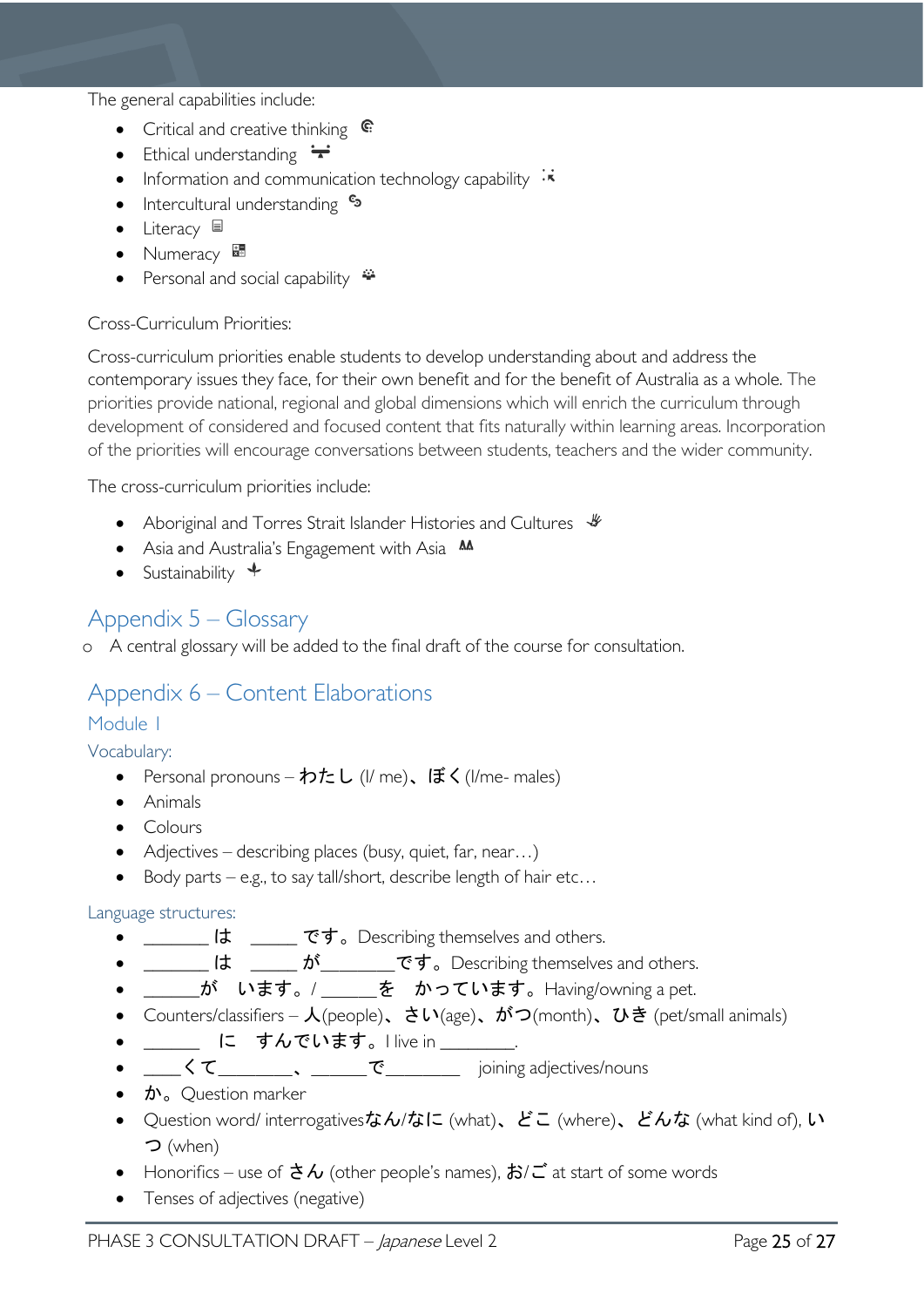#### <span id="page-25-0"></span>Script:

- Hiragana
- Katakana
- Kanji:
	- o numbers 1 100
	- o name 名前
	- o family 父、母
	- o pronouns  $#$
	- o other 何 (what?), 友だち (friend)、人 (person)

### <span id="page-25-1"></span>Module 2

<span id="page-25-2"></span>Vocabulary:

- Weather/seasons
- Additional TBA in consultation with critical friends, sponsor school etc.

### <span id="page-25-3"></span>Language Structures:

- particles に、で、を, と、や
- time/adverbs/days of the week counters (時、半、分)
- が すき/ すきじゃない like/dislike
- が ほしい /ほしくない want/don't want (object)
- $t = \mathbf{L} \cdot \text{form} \text{want to do (verb stem)}$
- Verb tenses
- Subjectsをべんきょうしています。Studying…
- Interrogatives  $\mathcal{E}$ う (how/what)
- Simple comparative could be done using sentence connectors  $\vec{c}$  to  $\vec{b}$ ,  $\vec{b}$  but/although

#### <span id="page-25-4"></span>Kanji:

- Verbs (食 eat, 飲 drink, 見 watch, 聞 listen
- Days of week
- Time (時、半、分)

### <span id="page-25-5"></span>Module 3

### <span id="page-25-6"></span>Vocabulary:

- Names of places, countries, cities
- Sports and hobbies

#### <span id="page-25-7"></span>Kanji:

- Places (山 mountain、川 river、海 sea/beach、学校 school)
- Transport  $(\bar{\mathbf{\Xi}}$ car)
- Prepositions (上on, 下below/under, 中in, 後ろbehind, 前in front of, 間between)

#### <span id="page-25-8"></span>Grammar:

- Prepositions
- **⊂** form (joining actions)
- $t = \mathbf{L} \cdot \text{form} \text{if not in module 2}$
- Prepositions
- Sentence connectors そして and、それからand after that、だからand so/because of ...